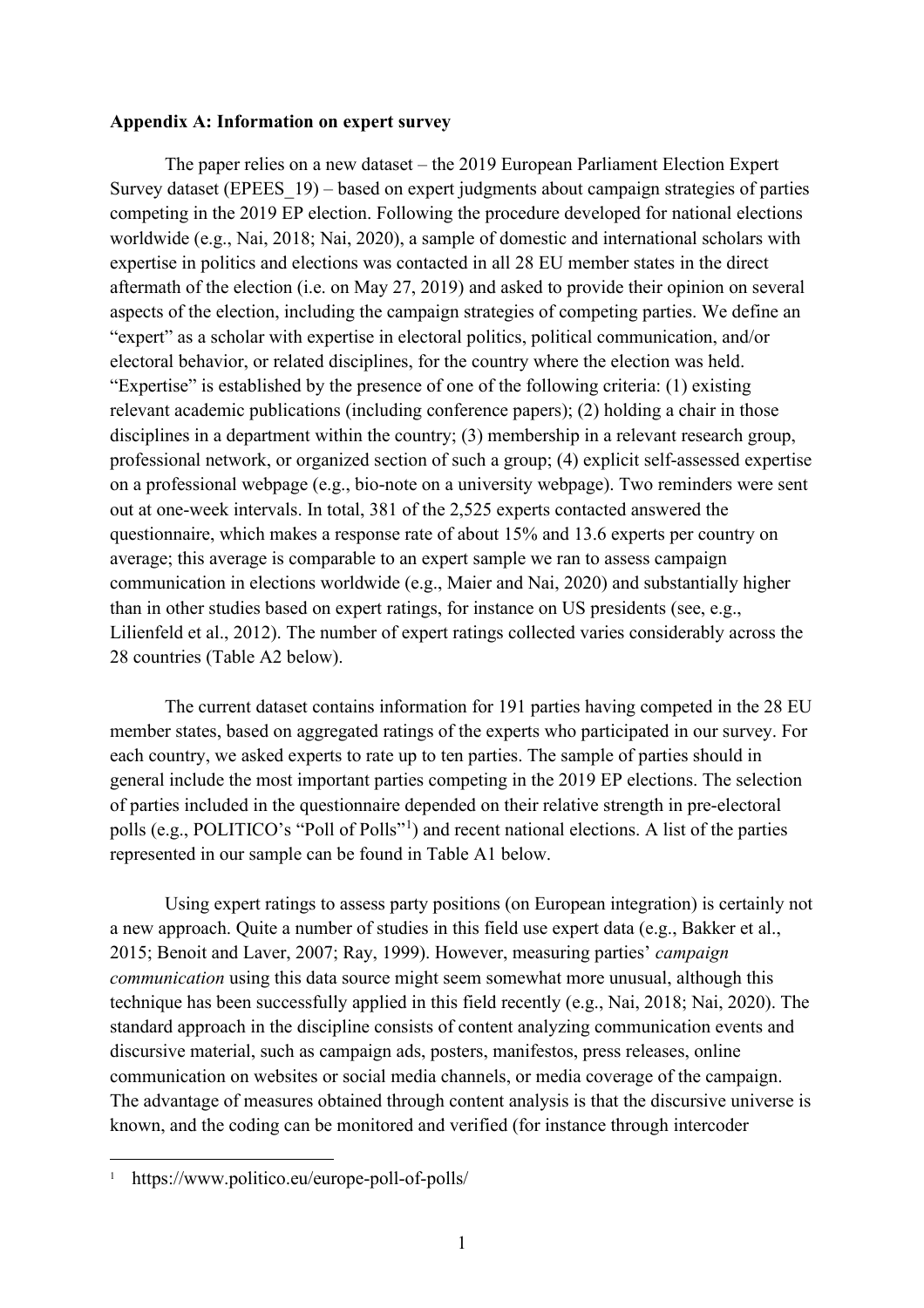reliability assessments); on the other hand, the classical approach suffers from several shortcomings that hinder comparative research. First, it is an excessively expensive and timeconsuming method, with the direct consequence of reducing the number of the compared cases and countries to keep the costs at bay. Second, the relative importance of specific communication channels is likely to vary across countries. Furthermore, for some sorts of campaign communication the measured level has been shown to be a function of the medium (for instance for negative campaigning, see, e.g., Elmelund‐Præstekær, 2010; Walter and Vliegenthart, 2010); in this sense, scholars comparing campaign communication across countries by looking only at specific communication channels could run the risk of obtaining a skewed image of the overall campaign. Relying on expert judgments – and, more specifically, on systematic surveys in which experts are asked to provide ratings about the national campaign on the whole, and not on a specific channel (see below) – allows us to address all these shortcomings simultaneously (Gélineau and Blais, 2015). Although expert surveys have been the target of important methodological critiques on the one hand (Budge, 2000; McDonald et al., 2007), scholarship has on the other hand shown that there generally is a high level of agreement among expert-respondents regarding the positioning of parties, even on specific issues (Hooghe et al., 2010; Whitefield et al., 2007), that expert surveys align quite well with the perceptions of citizens (Bakker et al., 2015), and that responses of experts show substantial correlations with other content analyses of campaign material (e.g., Maier and Nai, 2020).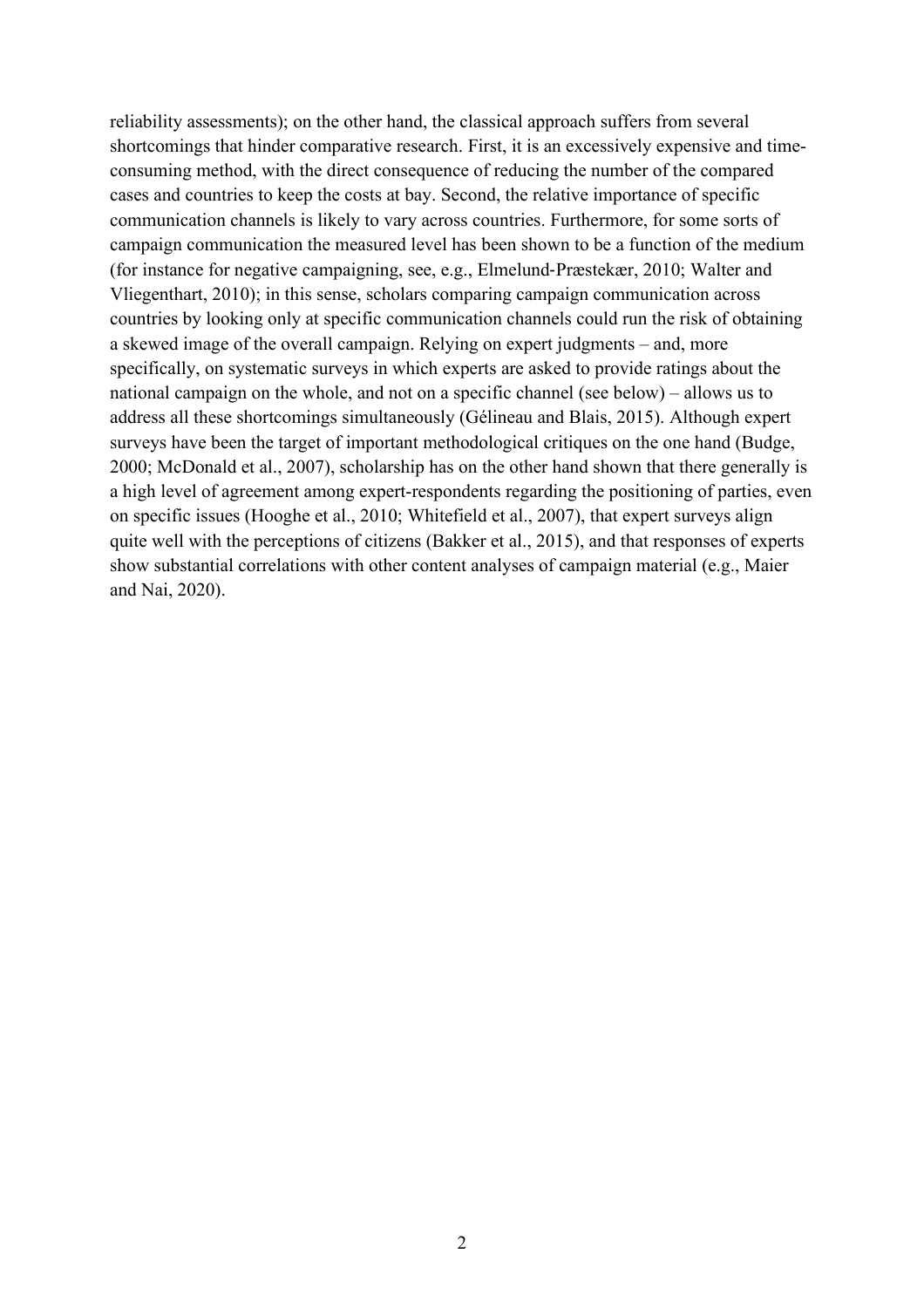# Table A1: Parties under investigation

| Country  | Party                                                   | Government     |      | Focus on EU issues <sup>a</sup> |      | $EU$ position <sup>b</sup> |
|----------|---------------------------------------------------------|----------------|------|---------------------------------|------|----------------------------|
|          |                                                         |                | Mean | <b>SD</b>                       | Mean | Mean                       |
| Austria  | Austrian People's Party (ÖVP)                           | Yes            | 5,36 | 2,06                            | 7,02 | 5,00                       |
| Austria  | Social Democratic Party of Austria (SPÖ)                | N <sub>o</sub> | 5,29 | 1,59                            | 4,64 | 6,10                       |
| Austria  | Freedom Party of Austria (FPÖ)                          | Yes            | 3,93 | 2,09                            | 7,02 | 2,30                       |
| Austria  | Die Grünen                                              | N <sub>o</sub> | 7,14 | 1,75                            | 4,64 | 6,50                       |
| Austria  | <b>NEOS</b>                                             | N <sub>o</sub> | 8,64 | 1,45                            | 4,64 | 6,70                       |
| Belgium  | New Flemish Alliance (N-VA)                             | Yes            | 1,80 | 1,23                            | 2,88 | 4,25                       |
| Belgium  | Humanist Democratic Centre (cdH)                        | N <sub>o</sub> | 2,63 | 2,62                            | 3,37 | 6,42                       |
| Belgium  | Socialist Party (PS)                                    | No             | 2,89 | 2,93                            | 3,37 | 6,08                       |
| Belgium  | Ecolo / Groen                                           | No             | 4,73 | 3,29                            | 3,37 | 6,58                       |
| Belgium  | Christian Democratic and Flemish (CD&V)                 | Yes            | 4,22 | 3,38                            | 2,88 | 6,58                       |
| Belgium  | Reformist Movement (MR)                                 | Yes            | 3,00 | 2,92                            | 2,88 | 6,50                       |
| Belgium  | Open Flemish Liberals and Democrats<br>(Open-VLD)       | Yes            | 4,44 | 3,17                            | 2,88 | 6,83                       |
| Belgium  | Workers' Party (PVDA/PTB)                               | No             | 3,18 | 2,99                            | 3,37 | 2,73                       |
| Belgium  | Socialist Party Different (sp.a)                        | No             | 2,50 | 2,73                            | 3,37 | 6,00                       |
| Belgium  | <b>Vlaams Belang</b>                                    | N <sub>o</sub> | 1,36 | 1,50                            | 3,37 | 2,25                       |
| Bulgaria | Citizens for European Development of<br>Bulgaria (GERB) | Yes            | 5,74 | 2,21                            | 3,40 | 6,55                       |
| Bulgaria | Bulgarian Socialist Party (BSP)                         | N <sub>o</sub> | 2,84 | 1,68                            | 4,74 | 5,10                       |
| Bulgaria | <b>United Patriots</b>                                  | Yes            | 3,74 | 2,00                            | 3,40 | n.a.                       |
| Bulgaria | Movement for Rights and Freedoms (DPS)                  | N <sub>o</sub> | 5,00 | 2,12                            | 4,74 | 6,25                       |
| Bulgaria | Volya                                                   | N <sub>o</sub> | 2,35 | 1,37                            | 4,74 | 3,50                       |
| Croatia  | Croatian Democratic Union (HDZ)                         | Yes            | 5,19 | 2,40                            | 3,58 | 6,67                       |
| Croatia  | Social Democratic Party of Croatia (SDP)                | No             | 4,94 | 1,95                            | 5,19 | 6,63                       |
| Croatia  | Human Shield (Živi zid)                                 | No             | 2,69 | 2,36                            | 5,19 | 1,82                       |
| Croatia  | Bridge of Independent Lists (Most)                      | N <sub>o</sub> | 2,57 | 1,55                            | 5,19 | 3,82                       |
| Croatia  | <b>START</b>                                            | No             | 4,18 | 2,27                            | 5,19 | n.a.                       |
| Croatia  | Croatian Peasant Party (HSS)                            | No             | 3,55 | 1,97                            | 5,19 | 6,38                       |
| Cyprus   | Democratic Rally (DISY)                                 | Yes            | 3,33 | 1,03                            | 2,38 | 6,00                       |
| Cyprus   | Progressive Party of Working People<br>(AKEL)           | No             | 2,83 | 1,60                            | 3,33 | 5,00                       |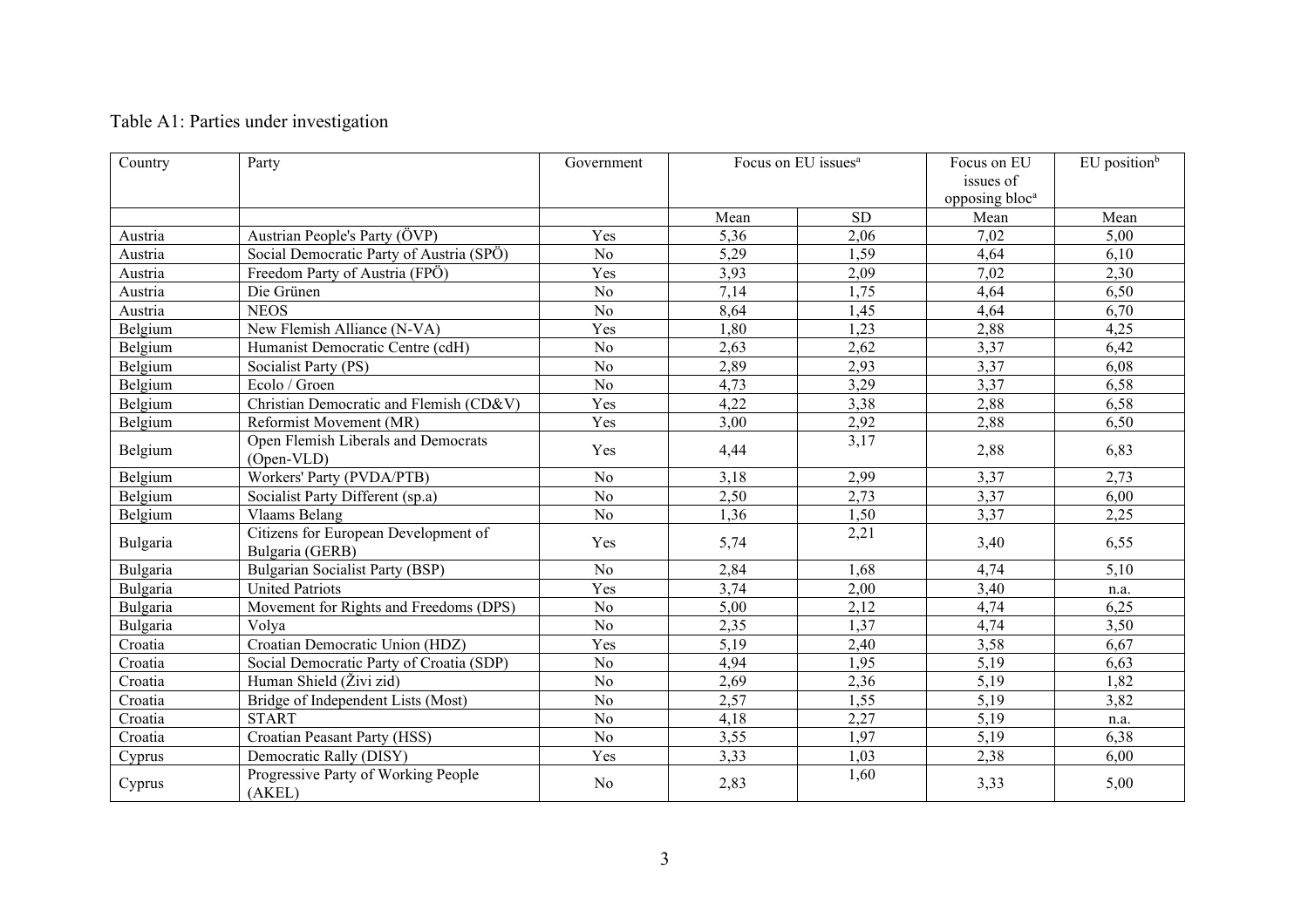| Country        | Party                                                                     | Government      | Focus on EU issues <sup>a</sup> |      | Focus on EU                | EU position <sup>b</sup> |
|----------------|---------------------------------------------------------------------------|-----------------|---------------------------------|------|----------------------------|--------------------------|
|                |                                                                           |                 |                                 |      | issues of                  |                          |
|                |                                                                           |                 |                                 |      | opposing bloc <sup>a</sup> |                          |
| Cyprus         | Democratic Party (DIKO)                                                   | No              | 3,33                            | ,82  | 3,33                       | 6,00                     |
| Cyprus         | Movement for Social Democracy (EDEK)                                      | N <sub>o</sub>  | 2,20                            | 1,64 | 3,33                       | 5,50                     |
| Cyprus         | National Popular Front (ELAM)                                             | No              | 1,17                            | 1,47 | 3,33                       | 3,50                     |
| Czech Republic | <b>ANO 2011</b>                                                           | Yes             | 4,60                            | 2,12 | 5,83                       | 4,48                     |
| Czech Republic | Civic Democratic Party (ODS)                                              | No              | 5,20                            | 1,99 | 5,25                       | 3,78                     |
| Czech Republic | <b>Czech Pirate Party</b>                                                 | No              | 5,50                            | 1,72 | 5,25                       | 6,12                     |
| Czech Republic | Freedom and Direct Democracy (SPD)                                        | N <sub>o</sub>  | 6,00                            | 2,69 | 5,25                       | 1,48                     |
| Czech Republic | Communist Party of Bohemia and Moravia<br>$(KS\check{C}M)$                | No              | 5,11                            | 1,45 | 5,25                       | 2,37                     |
| Czech Republic | Czech Social Democratic Party (ČSSD)                                      | Yes             | 5,90                            | 1,85 | 5,83                       | 5,74                     |
| Czech Republic | Christian and Democratic Union -<br>Czechoslovak People's Party (KDU-ČSL) | No              | 6,00                            | 1,63 | 5,25                       | 6,22                     |
| Czech Republic | <b>STAN</b>                                                               | No              | 6,70                            | 1,16 | 5,25                       | 6,52                     |
| Czech Republic | <b>TOP 09</b>                                                             | No              | 6,30                            | 1,34 | 5,25                       | 4,38                     |
| Denmark        | Socialdemokratiet (A)                                                     | N <sub>o</sub>  | 5,43                            | 2,76 | 5,36                       | 5,07                     |
| Denmark        | Venstre (V)                                                               | Yes             | 5,29                            | 2,87 | 5,69                       | 5,79                     |
| Denmark        | Dansk Folkeparti (O)                                                      | N <sub>o</sub>  | 4,43                            | 2,37 | 5,36                       | 2,00                     |
| Denmark        | Enhedslisten - De Rød-Grønne (Ø)                                          | $\overline{No}$ | 6,00                            | 2,38 | $\overline{5,36}$          | 2,43                     |
| Denmark        | Radikale Venstre (B)                                                      | N <sub>o</sub>  | 6,00                            | 3,11 | 5,36                       | 6,93                     |
| Denmark        | Socialistik Folkeparti (F)                                                | No              | 5,57                            | 3,41 | 5,36                       | 5,14                     |
| Denmark        | Folkebevægelsen mod EU (N)                                                | N <sub>o</sub>  | 6,29                            | 3,09 | 5,36                       | n.a.                     |
| Denmark        | Det Konservative Folkeparti (KF)                                          | Yes             | 5,43                            | 3,05 | 5,69                       | $\overline{5,71}$        |
| Denmark        | Alternativet $(\AA)$                                                      | N <sub>o</sub>  | 6,14                            | 3,18 | 5,36                       | 5,38                     |
| Estonia        | Estonian Reform Party                                                     | N <sub>o</sub>  | 4,43                            | 2,37 | 4,64                       | 6,58                     |
| Estonia        | <b>Estonian Centre Party</b>                                              | Yes             | 3,50                            | 1,52 | 5,68                       | 5,50                     |
| Estonia        | Conservative People's Party of Estonia<br>(EKRE)                          | Yes             | 5,29                            | 2,29 | 5,68                       | 2,08                     |
| Estonia        | Pro Patria (Isamaa)                                                       | Yes             | 5,14                            | 1,57 | 5,68                       | 5,08                     |
| Estonia        | Social Democratic Party (SDE)                                             | No              | 6,00                            | 1,41 | 4,64                       | 6,58                     |
| Estonia        | Estonia 200                                                               | No              | 6,60                            | 2,07 | 4,64                       | 6,75                     |
| Finland        | Social Democratic Party of Finland (SDP)                                  | Yes             | 7,25                            | 1,39 | 6,88                       | 5,93                     |
| Finland        | Finns Party                                                               | No              | 6,25                            | 1,83 | 7,48                       | 1,64                     |
| Finland        | National Coalition Party (NCP)                                            | No              | 7,67                            | 1,00 | 7,48                       | 6,43                     |
| Finland        | Centre Party (KESK)                                                       | Yes             | 6,25                            | 1,83 | 6,88                       | 4,86                     |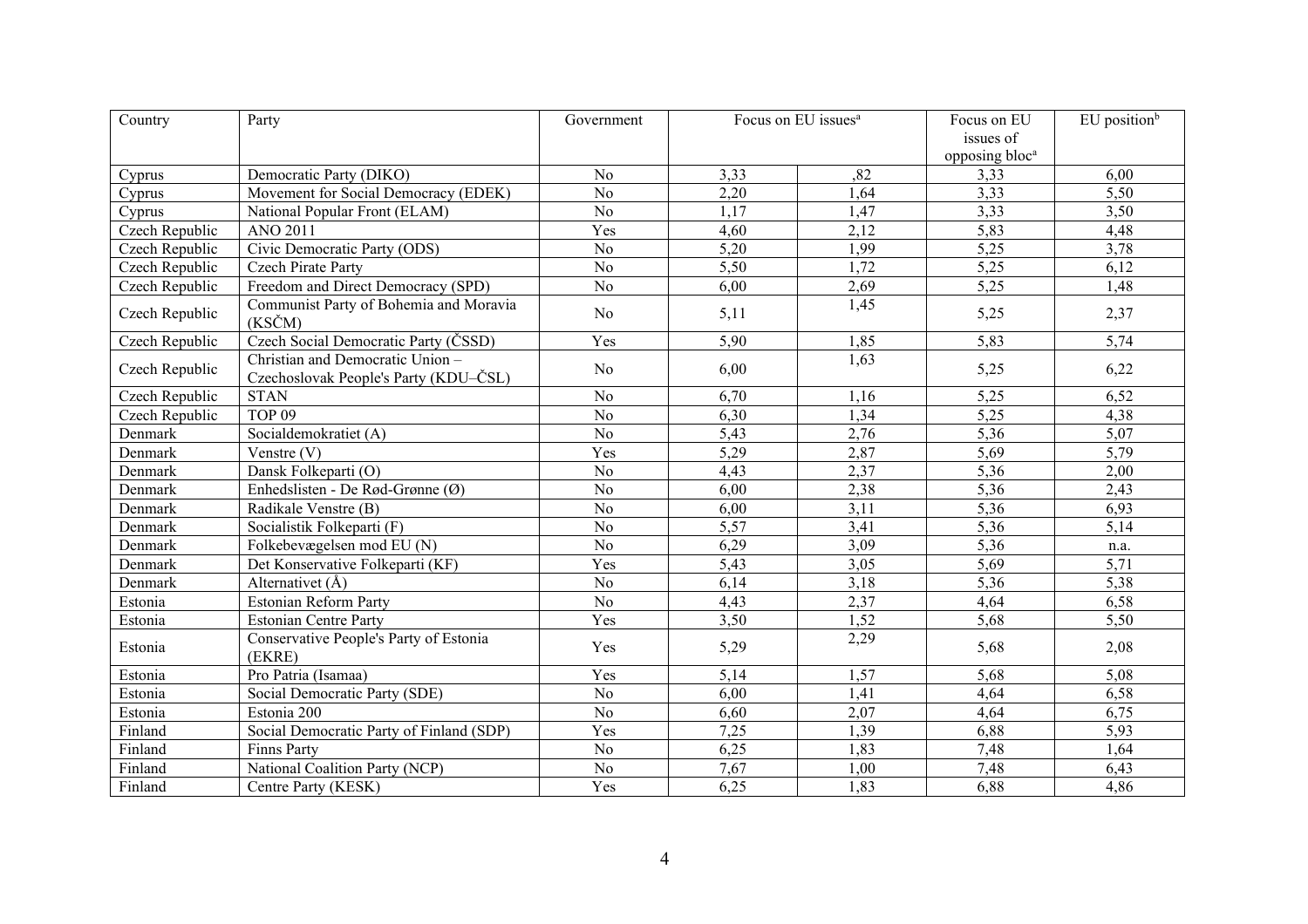| Country | Party                                   | Government     | Focus on EU issues <sup>a</sup> |      | Focus on EU                | EU position <sup>b</sup> |
|---------|-----------------------------------------|----------------|---------------------------------|------|----------------------------|--------------------------|
|         |                                         |                |                                 |      | issues of                  |                          |
|         |                                         |                |                                 |      | opposing bloc <sup>a</sup> |                          |
| Finland | Green League (VIHR)                     | Yes            | 8,67                            | ,71  | 6,88                       | 6,50                     |
| Finland | Left Alliance (V)                       | Yes            | 7,67                            | 1,22 | 6,88                       | 5,07                     |
| Finland | Swedish People's Party of Finland (SFP) | Yes            | 7,56                            | 1,88 | 6,88                       | 6,43                     |
| Finland | Christian Democrats (KD)                | N <sub>o</sub> | 6,71                            | 2,06 | 7,48                       | 3,93                     |
| France  | La République En Marche (REM)           | Yes            | 7,11                            | 1,27 | 5,89                       | 6,83                     |
| France  | Les Républicains (LR)                   | N <sub>o</sub> | 5,13                            | 1,81 | 7,11                       | 5,50                     |
| France  | Rassemblement National (RN)             | N <sub>o</sub> | 5,00                            | 2,60 | 7,11                       | 1,38                     |
| France  | Europe Écologie Les Verts (EELV)        | No             | 7,22                            | 1,79 | 7,11                       | 6,38                     |
| France  | La France insoumise (FI)                | No             | 6,13                            | 1,81 | 7,11                       | 2,88                     |
| France  | Parti socialiste (PS)                   | No             | 6,00                            | 1,53 | 7,11                       | 6,13                     |
| Germany | CDU/CSU                                 | Yes            | 6,09                            | 2,01 | 6,12                       | 5,99                     |
| Germany | <b>SPD</b>                              | Yes            | 6,57                            | 1,90 | 6,12                       | 6,52                     |
| Germany | <b>FDP</b>                              | No             | 6,13                            | 1,82 | 6,33                       | 5,76                     |
| Germany | Bündnis 90/Die Grünen                   | No             | 7,32                            | 2,19 | 6,33                       | 6,76                     |
| Germany | Die Linke                               | No             | 5,84                            | 2,11 | 6,33                       | 4,71                     |
| Germany | AfD                                     | N <sub>o</sub> | 5,19                            | 2,69 | 6,33                       | 1,90                     |
| Greece  | New Democracy (ND)                      | N <sub>o</sub> | 2,91                            | 2,17 | 3,45                       | 6,89                     |
| Greece  | Syriza                                  | Yes            | 3,45                            | 1,92 | 2,68                       | 5,00                     |
| Greece  | Golden Dawn                             | No             | 2,00                            | 2,65 | 3,45                       | 1,22                     |
| Greece  | Communist Party of Greece (KKE)         | $\rm No$       | 2,60                            | 1,90 | 3,45                       | 1,11                     |
| Greece  | Movement for Change (KINAL)             | No             | 3,22                            | 2,54 | 3,45                       | n.a.                     |
| Hungary | Fidesz-KDNP Party Alliance              | Yes            | 6,92                            | 3,25 | 6,13                       | 3,07                     |
| Hungary | Jobbik                                  | No             | 5,17                            | 2,69 | 6,92                       | 3,79                     |
| Hungary | Hungarian Socialist Party (MSZP)        | N <sub>o</sub> | 5,92                            | 2,69 | 6,92                       | 6,50                     |
| Hungary | Politics Can Be Different (LMP)         | N <sub>o</sub> | 6,54                            | 2,33 | 6,92                       | 5,53                     |
| Hungary | Democratic Coalition (DK)               | N <sub>o</sub> | 7,92                            | 2,14 | 6,92                       | 6,93                     |
| Hungary | Our Homeland Movement (Mi Hazánk)       | N <sub>o</sub> | 5,08                            | 3,26 | 6,92                       | n.a.                     |
| Ireland | Fine Gael                               | Yes            | 4,57                            | 0,98 | 4,10                       | 6,29                     |
| Ireland | Fianna Fáil                             | N <sub>o</sub> | 4,14                            | 1,46 | 4,57                       | 6,14                     |
| Ireland | Páirtí an Lucht Oibre (Labour)          | No             | 4,67                            | 1,21 | 4,57                       | 6,14                     |
| Ireland | Sinn Féin                               | No             | 3,50                            | 2,59 | 4,57                       | 3,71                     |
| Italy   | Partito Democratico (PD)                | N <sub>o</sub> | 5,29                            | 1,72 | 4,45                       | 6,79                     |
| Italy   | Movimento 5 Stelle (M5S)                | Yes            | 4,22                            | 2,37 | 5,34                       | 3,47                     |
| Italy   | Forza Italia (FI)                       | No             | 4,13                            | 1,85 | 4,45                       | 4,89                     |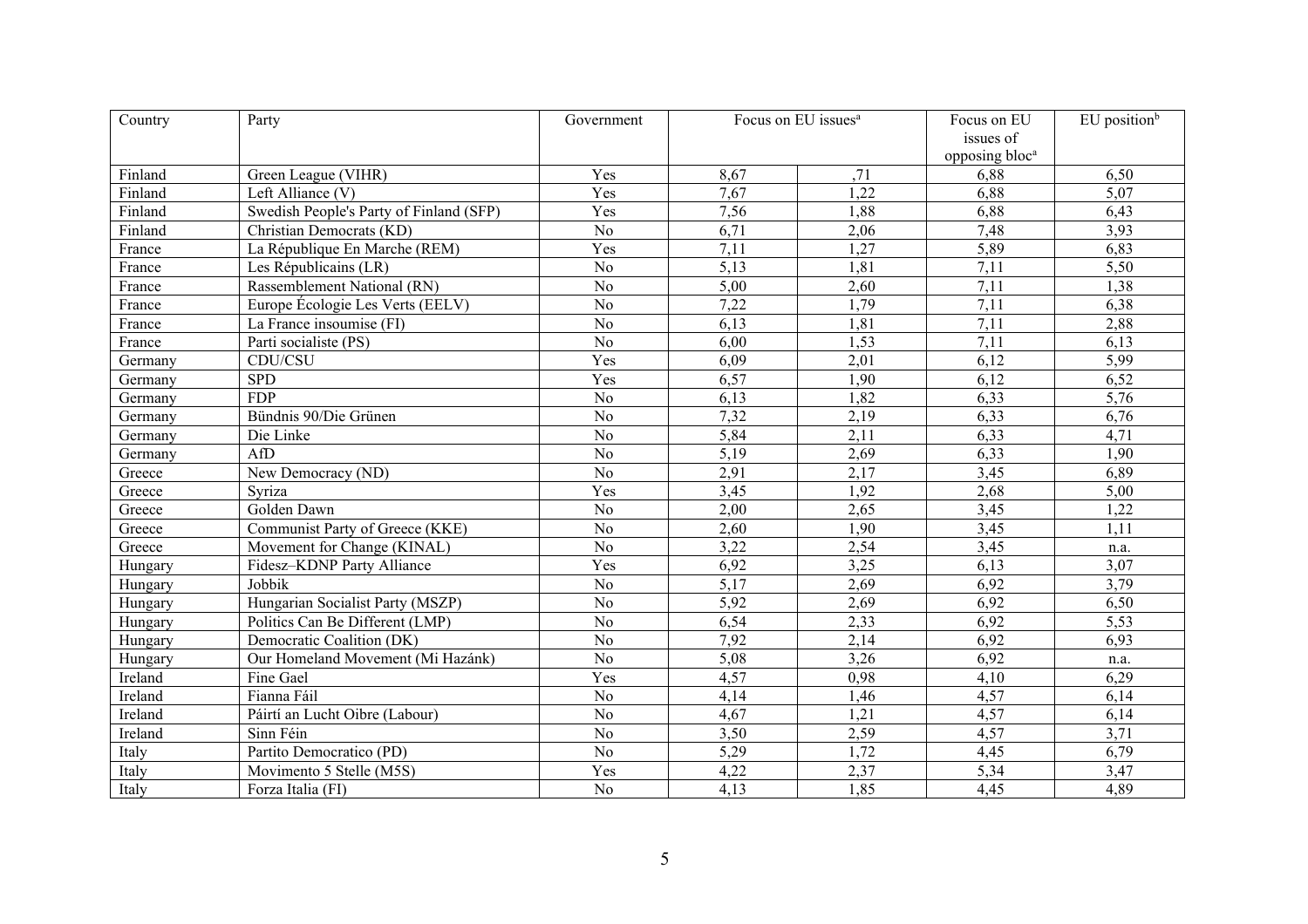| Country    | Party                                                                              | Government      | Focus on EU issues <sup>a</sup> |      | Focus on EU                | EU position <sup>b</sup> |
|------------|------------------------------------------------------------------------------------|-----------------|---------------------------------|------|----------------------------|--------------------------|
|            |                                                                                    |                 |                                 |      | issues of                  |                          |
|            |                                                                                    |                 |                                 |      | opposing bloc <sup>a</sup> |                          |
| Italy      | Lega                                                                               | Yes             | 4,69                            | 2,63 | 5,34                       | 1,68                     |
| Italy      | Fratelli d'Italia (FdI)                                                            | No              | 4,29                            | 2,26 | 4,45                       | 1,95                     |
| Italy      | Più Europa (+E)                                                                    | N <sub>o</sub>  | 8,06                            | 1,64 | 4,45                       | n.a.                     |
| Italy      | La Sinistra (LS)                                                                   | No              | 4,91                            | 1,45 | 4,45                       | 5,27                     |
| Latvia     | Social Democratic Party 'Harmony'                                                  | No              | 2,86                            | 2,48 | 5,48                       | 5,55                     |
| Latvia     | New Conservative Party (JKP)                                                       | Yes             | 4,50                            | 2,35 | 3,26                       | 5,73                     |
| Latvia     | National Alliance (NA)                                                             | Yes             | 4,50                            | 1,85 | 3,26                       | 4,73                     |
| Latvia     | Union of Greens and Farmers (ZZS)                                                  | No              | 3,67                            | 1,63 | 5,48                       | 4,82                     |
| Latvia     | Unity $(V)$                                                                        | Yes             | 7,63                            | 2,26 | 3,26                       | 6,80                     |
| Latvia     | Development/For! (AP!)                                                             | Yes             | 7,29                            | 1,98 | 3,26                       | 6,64                     |
| Latvia     | Who owns the state? (KPV)                                                          | Yes             | 3,50                            | 3,51 | 3,26                       | 5,09                     |
| Lithuania  | Homeland Union - Lithuanian Christian<br>Democrats (TS-LKD)                        | No              | 7,11                            | 2,03 | 6,21                       | 6,82                     |
| Lithuania  | Lithuanian Farmers and Greens Union<br>$(LV\check{Z}S)$                            | Yes             | 5,75                            | 1,91 | 5,59                       | 5,45                     |
| Lithuania  | Social Democratic Party of Lithuania<br>(LSDP)                                     | Yes             | 6,67                            | 1,94 | 5,59                       | 6,73                     |
| Lithuania  | Party Order and Justice (PTT)                                                      | No              | 5,13                            | 2,30 | 6,21                       | 3,64                     |
| Lithuania  | Labour Party (DP)                                                                  | N <sub>o</sub>  | 5,13                            | 2,10 | 6,21                       | 5,10                     |
| Lithuania  | Electoral Action of Poles in Lithuania -<br>Christian Families Alliance (LLRA–KŠS) | No              | 5,00                            | 2,18 | 6,21                       | 4,50                     |
| Luxembourg | Christian Social People's Party (CSV)                                              | N <sub>o</sub>  | 8,50                            | 0,71 | 7,83                       | 6,50                     |
| Luxembourg | Luxembourg Socialist Workers' Party<br>(LSAP)                                      | Yes             | 7,50                            | 0,71 | 7,00                       | 6,50                     |
| Luxembourg | Democratic Party (DP)                                                              | Yes             | 8,50                            | 0,71 | 7,00                       | 6,50                     |
| Luxembourg | The Greens                                                                         | Yes             | 7,50                            | 0,71 | 7,00                       | 6,57                     |
| Luxembourg | Alternative Democratic Reform Party (ADR)                                          | No              | 6,50                            | 0,71 | 7,83                       | 4,00                     |
| Luxembourg | Pirate Party Luxembourg                                                            | No              | n.a.                            | n.a. | 7,83                       | 4,50                     |
| Luxembourg | Déi Lénk                                                                           | No              | 6,00                            | 0.00 | 7,83                       | 4,00                     |
| Malta      | Labour Party (PL)                                                                  | Yes             | 2,30                            | 1,42 | 3,21                       | 6,14                     |
| Malta      | Nationalist Party (PN)                                                             | N <sub>o</sub>  | 3,20                            | 2,44 | 2,30                       | 6,57                     |
| Malta      | Democratic Party (PD)                                                              | No              | 3,22                            | 2,59 | 2,30                       | n.a.                     |
| Poland     | Law and Justice (PiS)                                                              | Yes             | 3,22                            | 2,73 | 4,49                       | 2,95                     |
| Poland     | Civic Platform (PO)                                                                | No              | 5,56                            | 2,24 | 3,22                       | 6,67                     |
| Poland     | Kukiz'15                                                                           | $\overline{No}$ | 3,22                            | 2,22 | 3,22                       | 3,11                     |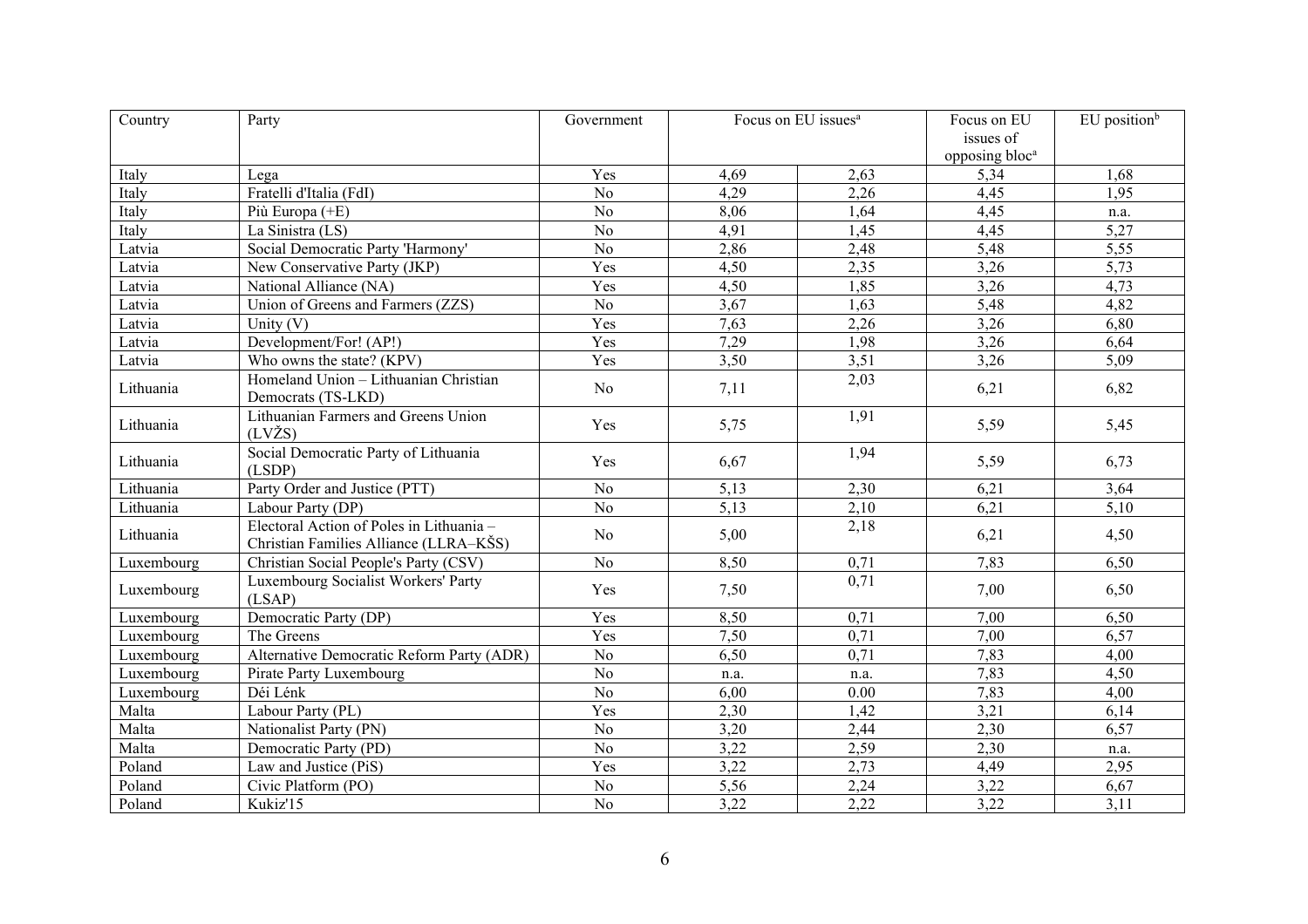| Country  | Party                                      | Government      | Focus on EU issues <sup>a</sup> |      | Focus on EU                | EU position <sup>b</sup> |
|----------|--------------------------------------------|-----------------|---------------------------------|------|----------------------------|--------------------------|
|          |                                            |                 |                                 |      | issues of                  |                          |
|          |                                            |                 |                                 |      | opposing bloc <sup>a</sup> |                          |
| Poland   | Spring (Wiosna)                            | N <sub>o</sub>  | 4,90                            | 2,18 | 3,22                       | 6,89                     |
| Poland   | Democratic Left Alliance (SLD)             | N <sub>o</sub>  | 4,89                            | 2,03 | 3,22                       | 6,57                     |
| Poland   | Polish People's Party (PSL)                | No              | 4,38                            | 1,69 | 3,22                       | 5,14                     |
| Poland   | Liberty (KORWiN)                           | No              | 4,00                            | 2,60 | 3,22                       | 1,37                     |
| Portugal | Partido Socialista (PS)                    | Yes             | 3,05                            | 2,30 | 3,65                       | 6,75                     |
| Portugal | Partido Social Democrata (PPD/PSD)         | No              | 2,95                            | 1,81 | 3,05                       | 6,75                     |
| Portugal | Partido Popular (CDS-PP)                   | No              | 2,58                            | 2,09 | 3,05                       | 5,88                     |
| Portugal | Bloco de Esquerda (BE)                     | No              | 4,95                            | 2,61 | 3,05                       | 3,75                     |
| Portugal | Partido Comunista Português (PCP)          | No              | 4,12                            | 2,39 | 3,05                       | 2,75                     |
| Romania  | National Liberal Party (PNL)               | No              | 3,40                            | 1,90 | 3,15                       | 6,27                     |
| Romania  | Social Democratic Party (PSD)              | Yes             | 3,10                            | 1,66 | 3,91                       | 4,00                     |
| Romania  | Alliance of Liberals and Democrats (ALDE)  | Yes             | 3,20                            | 2,20 | 3,91                       | 5,00                     |
| Romania  | PRO Romania                                | No              | 3,56                            | 2,35 | 3,15                       | 5,40                     |
| Romania  | Save Romania Union (USR)                   | N <sub>o</sub>  | 4,00                            | 2,16 | 3,15                       | 6,75                     |
| Romania  | Freedom, Unity and Solidarity Party (PLUS) | N <sub>o</sub>  | 4,00                            | 2,16 | 3,15                       | n.a.                     |
| Romania  | Democratic Alliance of Hungarians in       | No              | 3,50                            | 1,60 | 3,15                       | n.a.                     |
|          | Romania (RMDSZ)                            |                 |                                 |      |                            |                          |
| Romania  | People's Movement Party (PMP)              | N <sub>o</sub>  | 5,00                            | 2,49 | 3,15                       | 5,67                     |
| Slovakia | Direction - Social Democracy (SD)          | Yes             | 4,57                            | 2,07 | 4,72                       | 5,19                     |
| Slovakia | Progressive Slovakia (PS)                  | No              | 8,14                            | 1,35 | 4,52                       | 6,87                     |
| Slovakia | Freedom and Solidarity (SaS)               | N <sub>o</sub>  | $\overline{5,43}$               | 2,15 | 4,52                       | 4,13                     |
| Slovakia | Kotleba - People's Party Our Slovakia      | N <sub>o</sub>  | 2,00                            | 3,32 | 4,52                       | 1,31                     |
| Slovakia | We Are Family                              | $\overline{No}$ | 3,14                            | 2,79 | 4,52                       | 3,13                     |
| Slovakia | Ordinary People (OĽaNO)                    | $\overline{No}$ | 4,17                            | 2,23 | 4,52                       | 4,75                     |
| Slovakia | <b>Slovak National Party (SNS)</b>         | Yes             | 3,14                            | 2,12 | 4,72                       | 3,07                     |
| Slovakia | Christian Democratic Movement (KDH)        | No              | 5,43                            | 1,51 | 4,52                       | 5,19                     |
| Slovakia | Most-Híd                                   | Yes             | 5,86                            | 1,77 | 4,72                       | 6,67                     |
| Slovenia | List of Marjan Šarec (LMŠ)                 | Yes             | 4,40                            | 1,67 | 3,96                       | 6,00                     |
| Slovenia | Social Democrats (SD)                      | Yes             | 5,00                            | 1,87 | 3,96                       | 6,47                     |
| Slovenia | Slovenian Democratic Party (SDS)           | N <sub>o</sub>  | 2,75                            | 0,96 | 4,27                       | 5,13                     |
| Slovenia | New Slovenia - Christian Democrats (NSi)   | N <sub>o</sub>  | 3,50                            | 1,29 | 4,27                       | 6,00                     |
| Slovenia | The Left (Levica)                          | No              | 6,20                            | 2,17 | 4,27                       | 4,13                     |
| Slovenia | Slovenian National Party (SNS)             | N <sub>o</sub>  | 3,40                            | 2,30 | 4,27                       | 2,67                     |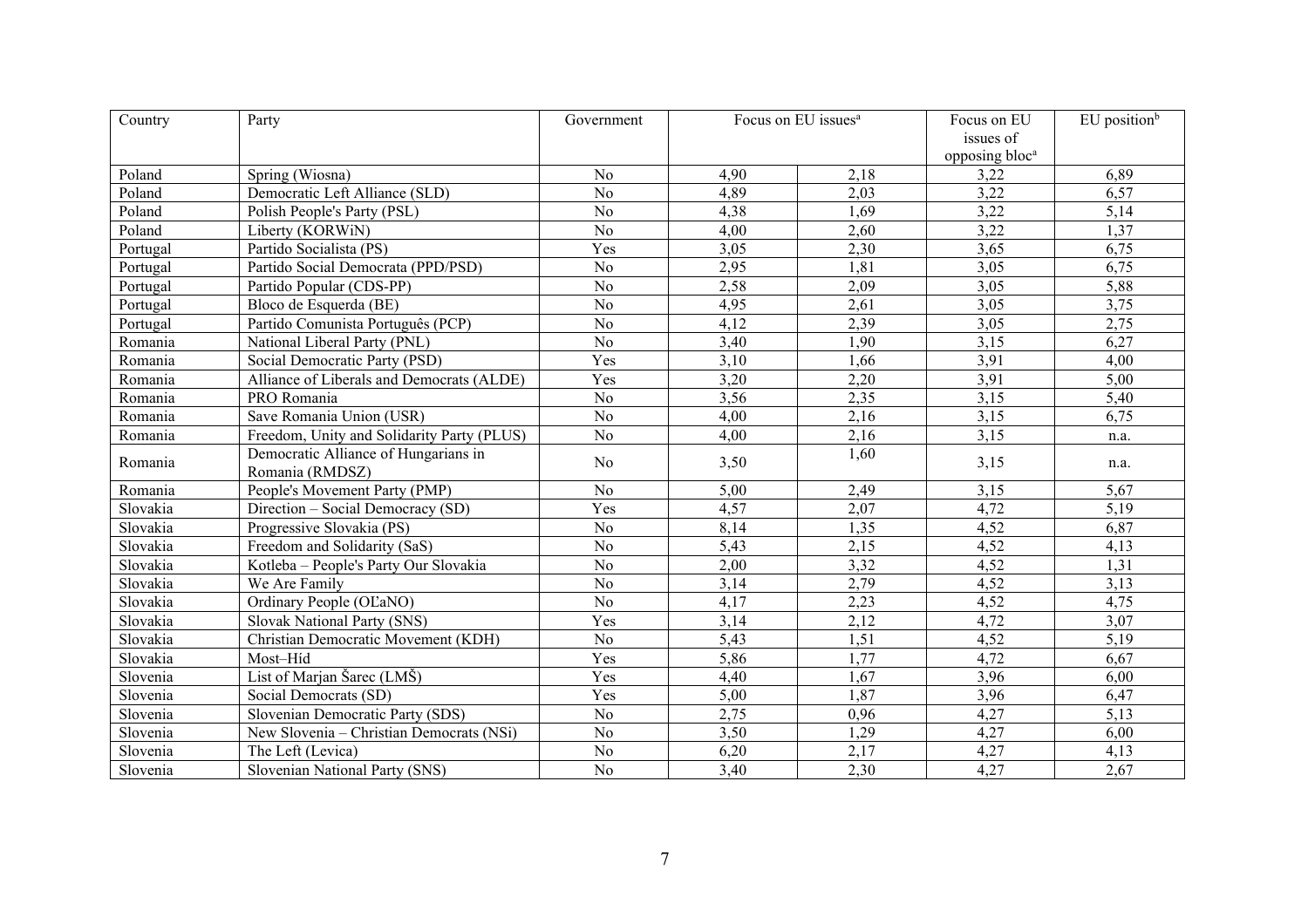| Country                         | Party                                      | Government     | Focus on EU issues <sup>a</sup> |      | Focus on EU                | EU position <sup>b</sup> |
|---------------------------------|--------------------------------------------|----------------|---------------------------------|------|----------------------------|--------------------------|
|                                 |                                            |                |                                 |      | issues of                  |                          |
|                                 |                                            |                |                                 |      | opposing bloc <sup>a</sup> |                          |
| Slovenia                        | Democratic Party of Pensioners of Slovenia | Yes            | 3,40                            | 1,14 | 3,96                       | 5,53                     |
|                                 | (DeSUS)                                    |                |                                 |      |                            |                          |
| Spain                           | Partido Socialista Obrero Español (PSOE)   | Yes            | 4,70                            | 2,54 | 2,96                       | 6,80                     |
| Spain                           | Partido Popular (PP)                       | N <sub>o</sub> | 4,20                            | 2,20 | 4,70                       | 6,47                     |
| $Span\overline{n}$              | Ciudadanos (Cs)                            | N <sub>o</sub> | 3,80                            | 2,35 | 4,70                       | 6,73                     |
| Spain                           | Unidas Podemos                             | N <sub>o</sub> | 3,80                            | 2,39 | 4,70                       | 5,27                     |
| Spain                           | <b>VOX</b>                                 | N <sub>o</sub> | 1,90                            | 1,45 | 4,70                       | 3,27                     |
| Spain                           | Esquerra Republicana de Catalunya (ERC)    | No             | 1,80                            | 1,93 | 4,70                       | 5,53                     |
| Spain                           | Junts per Catalunya (JxC)                  | No             | 2,10                            | 2,23 | 4,70                       | $\overline{5,13}$        |
| Spain                           | Partido Nacionalista Vasco (EAJ-PNV)       | N <sub>o</sub> | 3,11                            | 2,67 | 4,70                       | 6,40                     |
| Sweden                          | Swedish Social Democratic Party (S)        | Yes            | 5,86                            | 2,07 | 5,81                       | 5,75                     |
| Sweden                          | Sweden Democrats (SD)                      | N <sub>o</sub> | 5,21                            | 2,42 | 6,85                       | 2,24                     |
| Sweden                          | Moderate Party (M)                         | No             | 4,92                            | 2,36 | 6,85                       | 6,06                     |
| Sweden                          | Christian Democrats (KD)                   | N <sub>o</sub> | 5,54                            | 2,44 | 6,85                       | 5,82                     |
| Sweden                          | Green Party (MP)                           | Yes            | 7,85                            | 1,77 | 5,81                       | 5,12                     |
| Sweden                          | Left Party (V)                             | N <sub>o</sub> | 6,38                            | 2,47 | 6,85                       | 3,18                     |
| Sweden                          | Centre Party (C)                           | No             | 7,00                            | 1,73 | 6,85                       | 6,06                     |
| The Netherlands                 | People's Party for Freedom and Democracy   | Yes            | 5,85                            | 1,97 | 6,34                       | 5,08                     |
|                                 | (VVD)                                      |                |                                 |      |                            |                          |
| The Netherlands                 | Christian Union (CU)                       | Yes            | 6,27                            | 1,62 | 6,34                       | 4,00                     |
| The Netherlands                 | Forum for Democracy (FvD)                  | No             | 5,69                            | 2,68 | 6,32                       | 1,08                     |
| The Netherlands                 | GreenLeft (GL)                             | No             | 7,36                            | 1,11 | 6,32                       | 6,46                     |
| The Netherlands                 | Christian Democratic Appeal (CDA)          | Yes            | 5,29                            | 1,62 | 6,34                       | 5,33                     |
| The Netherlands                 | Labour Party (PvdA)                        | N <sub>o</sub> | 7,44                            | 1,55 | 6,32                       | 5,92                     |
| The Netherlands                 | D <sub>66</sub>                            | Yes            | 7,88                            | 1,42 | 6,34                       | 6,92                     |
| The Netherlands                 | Party for Freedom (PVV)                    | N <sub>o</sub> | 5,60                            | 2,87 | 6,32                       | 1,31                     |
| The Netherlands                 | Socialist Party (SP)                       | No             | 6,04                            | 2,09 | 6,32                       | 2,83                     |
| The Netherlands                 | Party for the Animals (PvdD)               | No             | $\overline{5,93}$               | 1,98 | 6,32                       | 2,64                     |
| $\ensuremath{\text{UK}}\xspace$ | <b>Conservative Party</b>                  | Yes            | 3,59                            | 3,02 | 4,77                       | 1,53                     |
| $\ensuremath{\text{UK}}\xspace$ | Democratic Unionist Party (DUP)            | No             | 3,93                            | 3,22 | 3,59                       | n.a.                     |
| <b>UK</b>                       | <b>Labour Party</b>                        | N <sub>o</sub> | 2,96                            | 2,68 | 3,59                       | 4,00                     |
| UK                              | Liberal Democrats (Lib Dems)               | No             | 6,08                            | 3,70 | 3,59                       | 6,76                     |
| $U\overline{K}$                 | <b>Brexit Party</b>                        | No             | 5,24                            | 4,50 | 3,59                       | 1,88                     |
| <b>UK</b>                       | <b>UKIP</b>                                | No             | 5,09                            | 4,23 | 3,59                       | 1,00                     |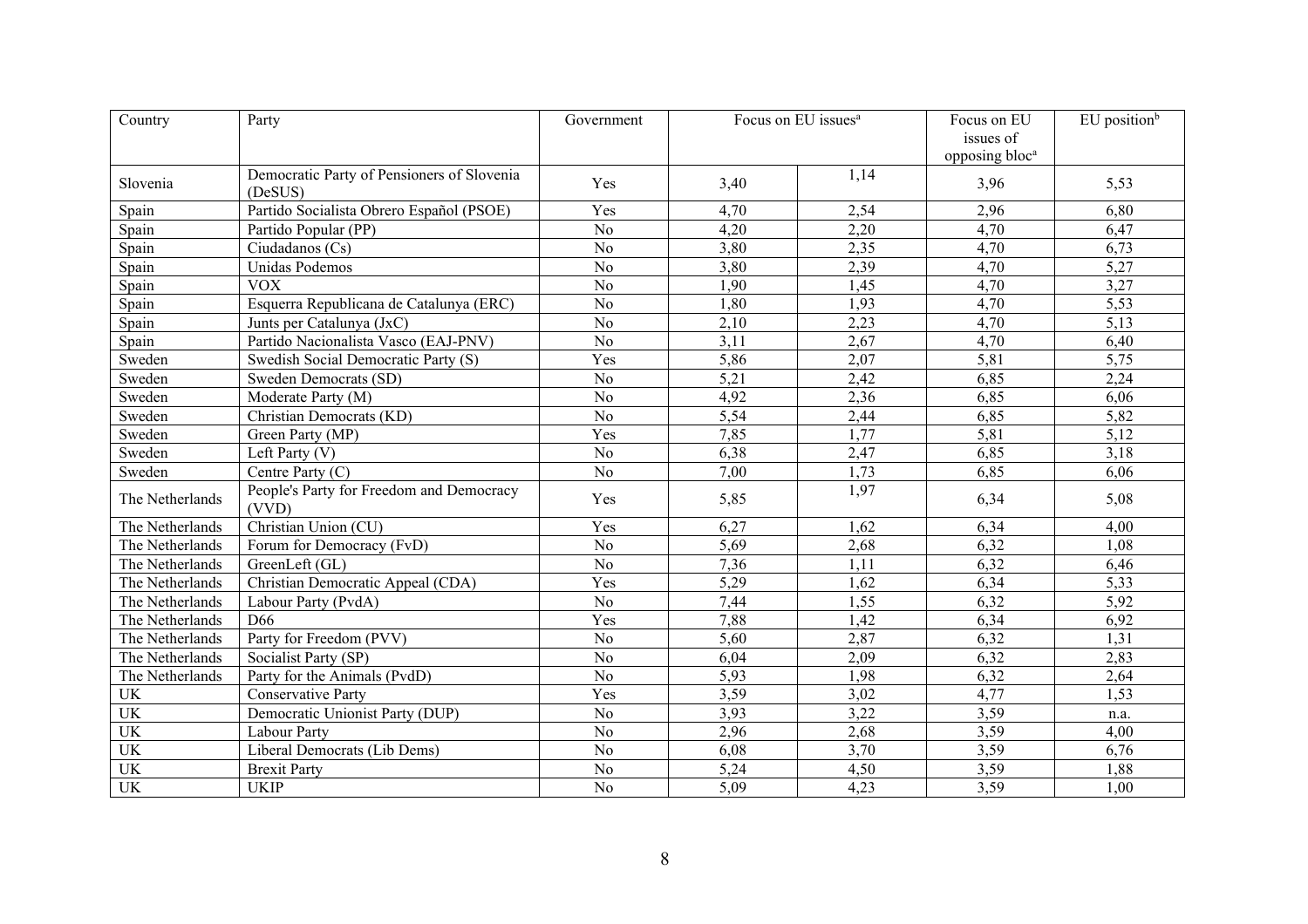| Country | Party                             | Government | Focus on EU issues <sup>a</sup> |      | Focus on EU                | $EU$ position <sup>b</sup> |
|---------|-----------------------------------|------------|---------------------------------|------|----------------------------|----------------------------|
|         |                                   |            |                                 |      | issues of                  |                            |
|         |                                   |            |                                 |      | opposing bloc <sup>a</sup> |                            |
| UK      | Scottish National Party (SNP)     | No         | 4.90                            | 2,51 | 3.59                       | 6,56                       |
| UK      | Change UK - The Independent Group | No         | 5,57                            | 3,82 | 3,59                       | n.a.                       |
| UK      | Plaid Cymru (PC)                  | No         | 4,58                            | 3,34 | 3,59                       | 6,23                       |
| UK      | Sinn Féin                         | No         |                                 | 3,03 | 3,59                       | n.a.                       |

a: 10-point scale from 0 ('very rarely') to 10 ('very often'), b: 7-point scale from 1 ('strongly opposed') to 7 ('strongly in favor').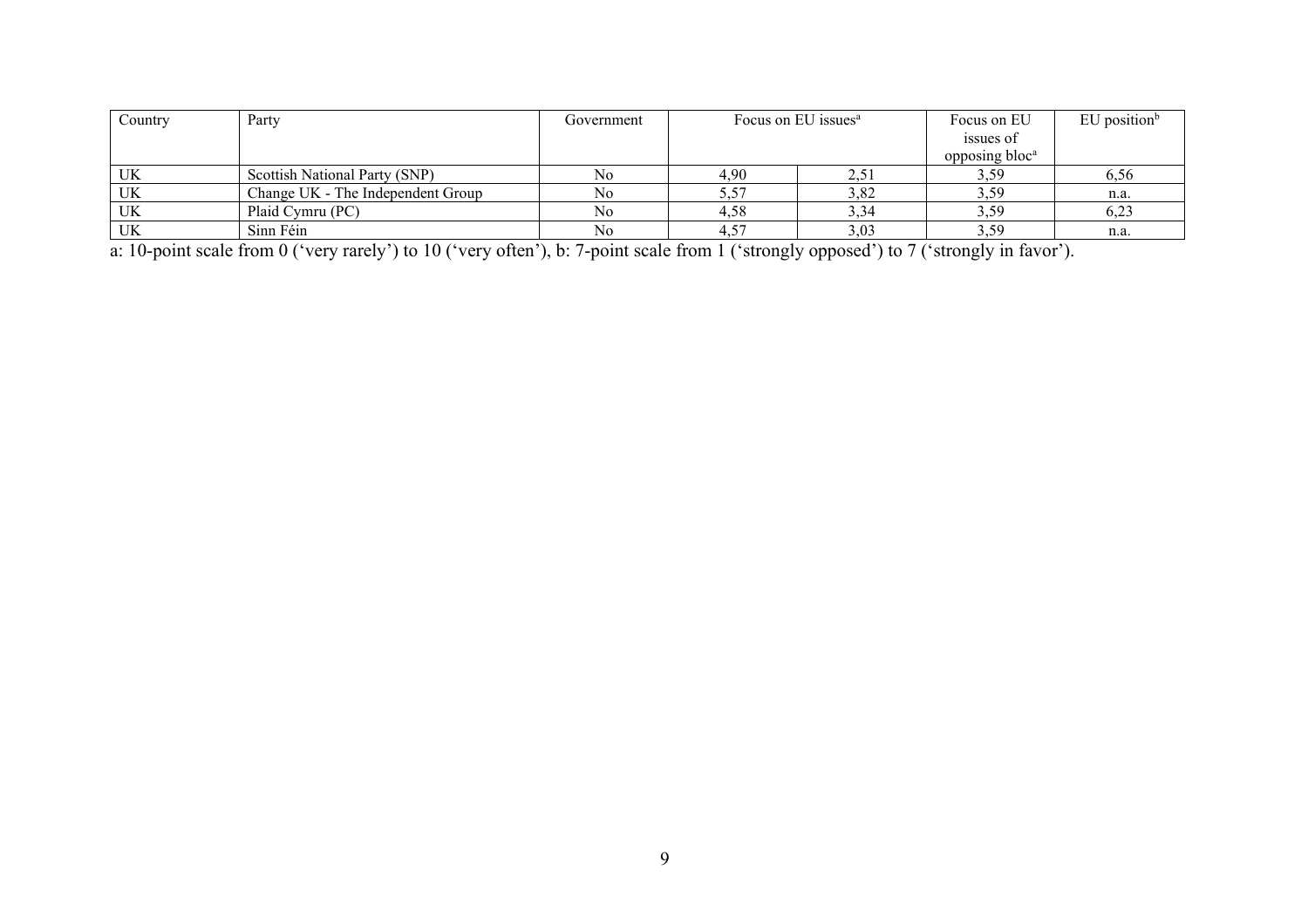| Country         | Number of experts |
|-----------------|-------------------|
| Austria         | 14                |
| Belgium         | 12                |
| Bulgaria        | 19                |
| Croatia         | 16                |
| Cyprus          | 6                 |
| Czech Republic  | $10\,$            |
| Denmark         | $\,$ 8 $\,$       |
| Estonia         | $\,$ 8 $\,$       |
| Finland         | 9                 |
| France          | $10\,$            |
| Germany         | 47                |
| Greece          | 11                |
| Hungary         | 13                |
| Ireland         | 7                 |
| Italy           | 20                |
| Latvia          | 8                 |
| Lithuania       | $10\,$            |
| Luxembourg      | $\overline{2}$    |
| Malta           | $10\,$            |
| Poland          | 11                |
| Portugal        | 20                |
| Romania         | 11                |
| Slovakia        | $\boldsymbol{7}$  |
| Slovenia        | 5                 |
| Spain           | 10                |
| Sweden          | 16                |
| The Netherlands | 34                |
| UK              | 27                |

## Table A2: Number of experts per country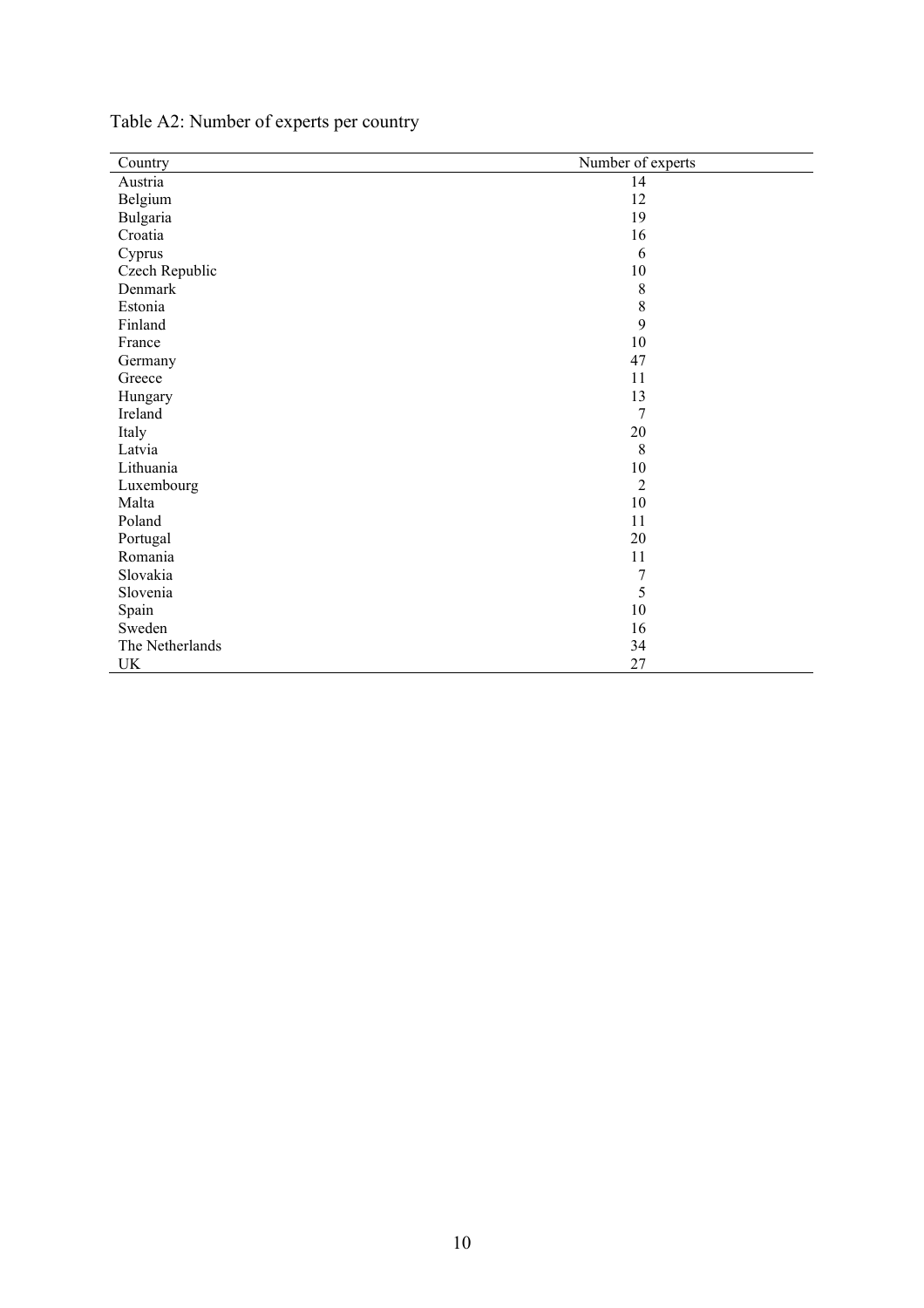## **Appendix B: Descriptive statistics; additional analyses separating established opposition and challenger parties, analyses using hierarchical regressions**

Table B1: Descriptive statistics

| Scale<br>Mean                                                                                                                                                                                                                                                                                                                                                                                          | <b>SD</b><br>N    |
|--------------------------------------------------------------------------------------------------------------------------------------------------------------------------------------------------------------------------------------------------------------------------------------------------------------------------------------------------------------------------------------------------------|-------------------|
|                                                                                                                                                                                                                                                                                                                                                                                                        |                   |
| 11-point scale from 0 ("solely"<br>focused on national/regional<br>4.91<br>issues") to 10 ("solely focused on<br>European issues")                                                                                                                                                                                                                                                                     | 1.66<br>190       |
| 0=opposition party, 1=governing<br>.31<br>party                                                                                                                                                                                                                                                                                                                                                        | .46<br>190        |
| $0 = no, 1 = yes$<br>.34                                                                                                                                                                                                                                                                                                                                                                               | .48<br>190        |
| $0 = no$ , $1 = yes$<br>.35                                                                                                                                                                                                                                                                                                                                                                            | .48<br>190        |
| 11-point scale from 0 ("party was                                                                                                                                                                                                                                                                                                                                                                      |                   |
| completely united") to 10 ("party<br>2.69<br>was completely divided")                                                                                                                                                                                                                                                                                                                                  | 1.42<br>178       |
| % vote share according to the last<br>election poll before the EP election<br>.18<br>- % vote share last national election                                                                                                                                                                                                                                                                             | 7.23<br>186       |
| 7-point scale from 1 ("strongly<br>oppose European unification") to 7<br>5.00                                                                                                                                                                                                                                                                                                                          | 1.70<br>178       |
| unification")                                                                                                                                                                                                                                                                                                                                                                                          |                   |
| position on European integration")<br>1.78<br>to 3 ("extreme position on                                                                                                                                                                                                                                                                                                                               | .85<br>178        |
|                                                                                                                                                                                                                                                                                                                                                                                                        |                   |
|                                                                                                                                                                                                                                                                                                                                                                                                        | 178               |
| of the opposition bloc solely<br>focused on national/regional<br>4.91                                                                                                                                                                                                                                                                                                                                  | 1.66<br>190       |
| opposing bloc solely focused on<br>European issues")                                                                                                                                                                                                                                                                                                                                                   |                   |
| Indicators measured at the country level                                                                                                                                                                                                                                                                                                                                                               |                   |
| % of time that has passed since the<br>51.12<br>last national election                                                                                                                                                                                                                                                                                                                                 | 30.71<br>190      |
| since the last national election<br>3551.83                                                                                                                                                                                                                                                                                                                                                            | 3352.41<br>190    |
| 11-point scale from 0 ("left") to 10<br>4.23                                                                                                                                                                                                                                                                                                                                                           | .99<br>190        |
|                                                                                                                                                                                                                                                                                                                                                                                                        | 190               |
| integration has already gone too<br>far") to 10 ("EU integration should                                                                                                                                                                                                                                                                                                                                |                   |
| 11-point scale from 0 ("not at all<br>7.54<br>familiar with election campaigns in<br>this country") to 10 ("very familiar                                                                                                                                                                                                                                                                              | .71<br>190        |
| with election campaigns in this<br>country")<br>11-point scale from 0 ("questions<br>5.11<br>were very difficult to answer") to<br>10 ("questions were very easy to                                                                                                                                                                                                                                    | 1.03<br>190       |
|                                                                                                                                                                                                                                                                                                                                                                                                        | 190               |
|                                                                                                                                                                                                                                                                                                                                                                                                        | .29<br>190        |
| ("strongly in favor of European<br>4-point scale from 0 ("moderate<br>European integration")<br>$0 = no$ , $1 = yes$<br>.70<br>11-point scale from 0 ("all parties<br>issues") to 10 ("all parties of the<br>% of time that has been passed<br>(squared)<br>("right")<br>11-point scale from 0 ("EU<br>6.87<br>be pushed further")<br>answer")<br>.88<br>$0 = no, 1 = yes$<br>.28<br>$0 = no, 1 = yes$ | .46<br>.88<br>.19 |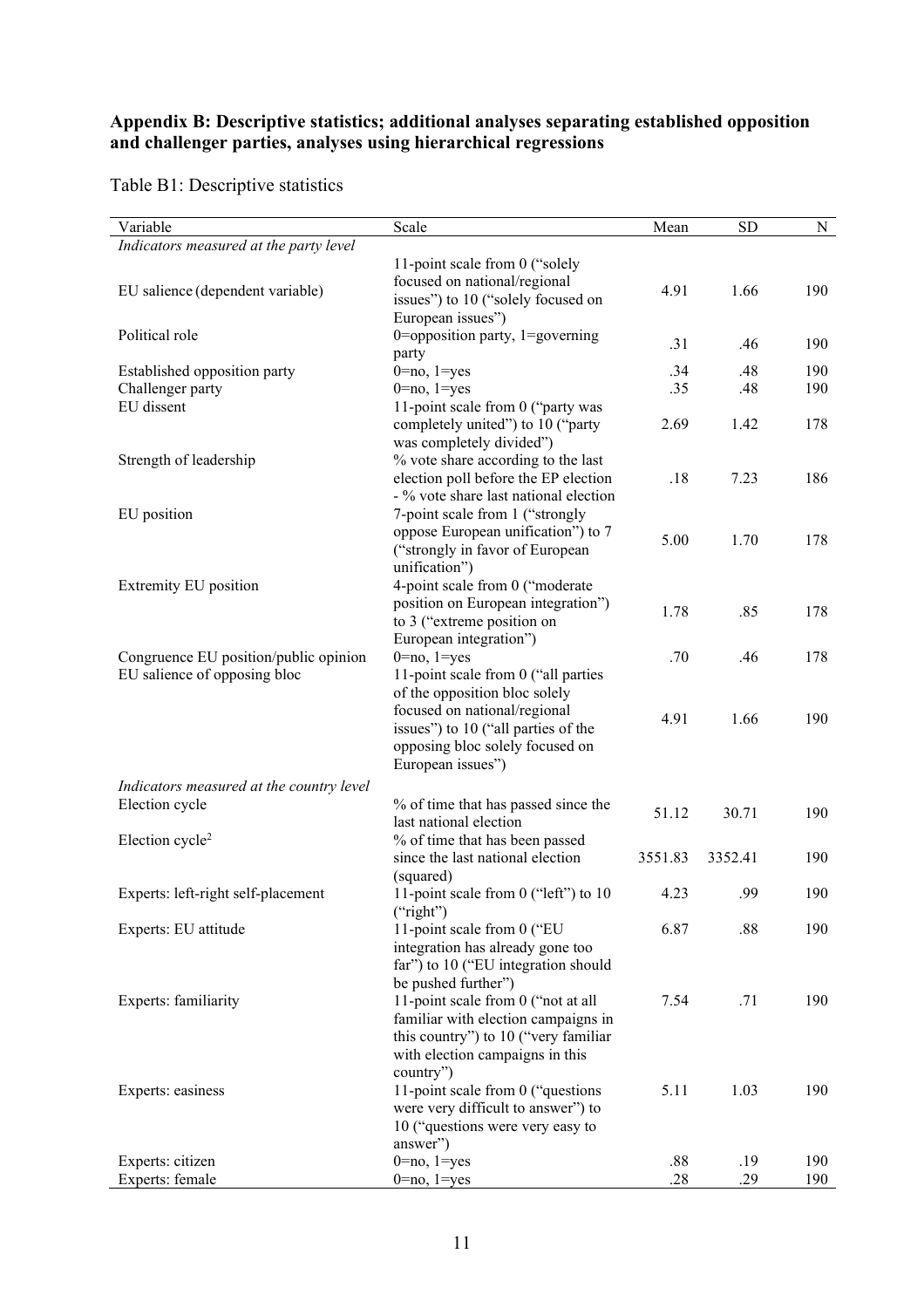|                 | Total | Government parties | Established<br>opposition parties | Challenger parties |
|-----------------|-------|--------------------|-----------------------------------|--------------------|
| Total           | 4.91  | 5.23               | 4.81                              | 4.73               |
| Austria         | 6.07  | 4.64               | 5.29                              | 7.89               |
| Belgium         | 3.08  | 3.37               | 3.19                              | 2.27               |
| Bulgaria        | 3.93  | 4.74               | 3.92                              | 2.35               |
| Croatia         | 3.85  | 5.19               | 3.68                              | 3.43               |
| Cyprus          | 2.57  | 3.33               | 2.79                              | 1.17               |
| Czech Republic  | 5.70  | 5.25               | 5.83                              | 5.83               |
| Denmark         | 5.62  | 5.36               | 5.67                              | 5.71               |
| Estonia         | 5.16  | 4.64               | 5.21                              | 6.60               |
| Finland         | 7.25  | 7.48               | 6.88                              |                    |
| France          | 6.10  | 7.11               | 6.12                              | 5.00               |
| Germany         | 6.19  | 6.33               | 6.73                              | 5.52               |
| Greece          | 2.84  | 3.45               | 3.07                              | 2.30               |
| Hungary         | 6.26  | 6.92               | 5.92                              | 6.18               |
| Ireland         | 4.22  | 4.57               | 4.40                              | 3.50               |
| Italy           | 5.09  | 4.45               | 4.66                              | 8.06               |
| Latvia          | 4.85  | 5.48               | 3.67                              | 2.86               |
| Lithuania       | 5.80  | 6.21               | 5.59                              |                    |
| Luxembourg      | 7.42  | 7.83               | 8.50                              | 6.25               |
| Malta           | 2.91  | 2.30               | 3.20                              | 3.22               |
| Poland          | 4.31  | 3.22               | 4.94                              | 4.04               |
| Portugal        | 3.53  | 3.05               | 2.76                              | 4.53               |
| Romania         | 3.72  | 3.15               | 3.63                              | 4.19               |
| Slovakia        | 4.65  | 4.52               | 5.43                              | 4.36               |
| Slovenia        | 4.09  | 4.27               | 3.13                              | 4.80               |
| Spain           | 3.18  | 4.70               | 4.20                              | 2.75               |
| Sweden          | 6.11  | 6.85               | 5.82                              | 5.80               |
| The Netherlands | 6.34  | 6.32               | 7.44                              | 6.12               |
| <b>UK</b>       | 4.65  | 3.59               | 4.52                              | 4.84               |
| ${\bf N}$       | 190   | 59                 | 65                                | 66                 |

Table B2: EU salience by country and party types

Significance levels: a: p<.1, b: p<.05, c: p<.01, d: p<.001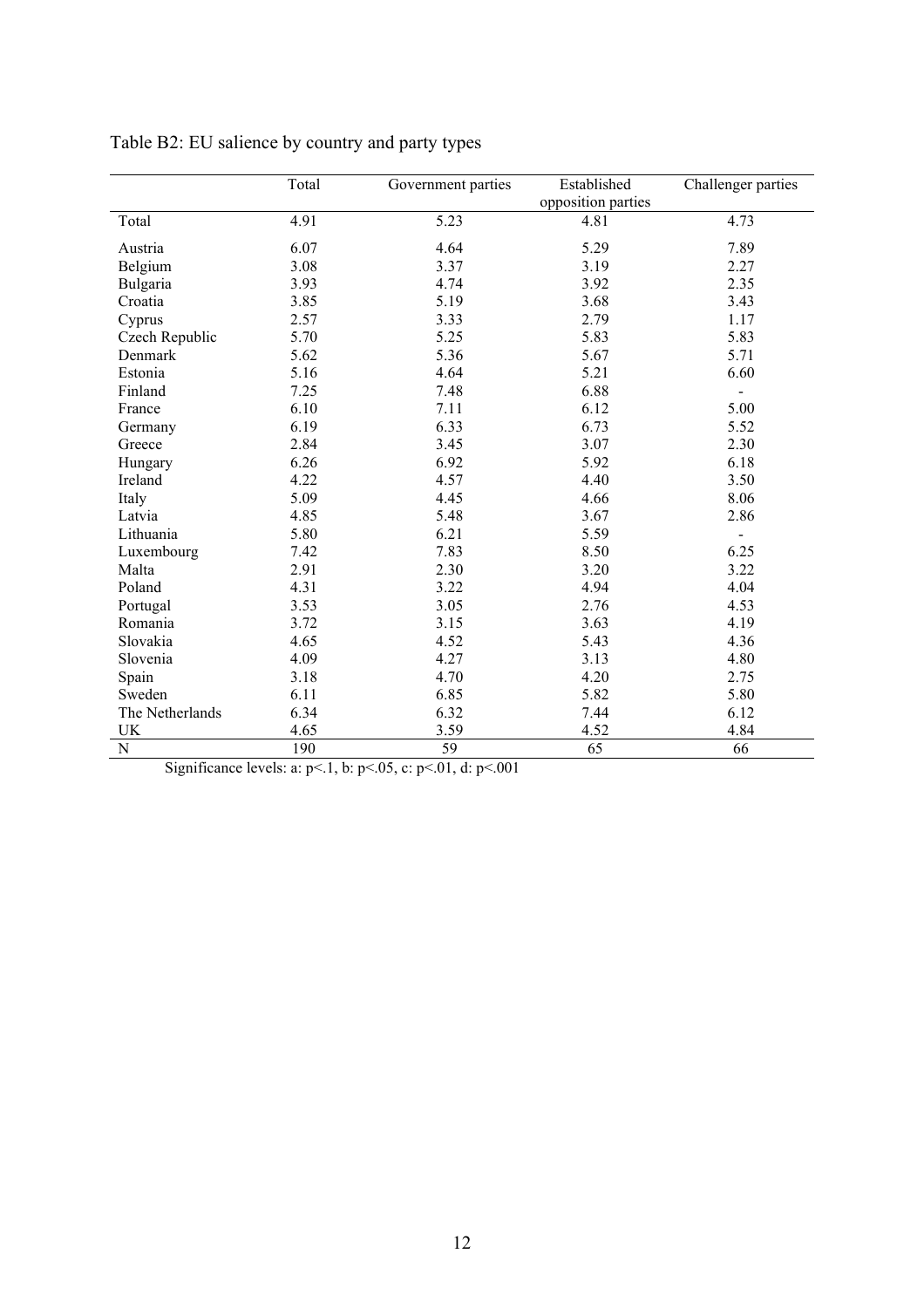|                                    | M1                  |         | M <sub>2</sub>      |         | M <sub>3</sub>      |         | M4                  |         |
|------------------------------------|---------------------|---------|---------------------|---------|---------------------|---------|---------------------|---------|
|                                    | b                   | S.E.    | b                   | S.E.    | b                   | S.E.    | b                   | S.E.    |
| Adjusted $R^2$                     |                     | .364    |                     | .414    |                     | .365    |                     | .425    |
| Established opposition party       | $-.124$             | (.159)  | $-.133$             | (.162)  | $-129$              | (.162)  | $-.144$             | (.162)  |
| Challenger party                   | $-.482$             | (.415)  | $-.298$             | (.423)  | $-.482$             | (.428)  | $-.290$             | (.438)  |
| EU dissent                         | $-.087$             | (.097)  | $-.031$             | (.130)  | $-.080$             | (.145)  | .116                | (.183)  |
| Strength of leadership (SOL)       | .024 <sup>b</sup>   | (.012)  | $.025^{\rm b}$      | (.012)  | .142                | (.119)  | .009                | (.108)  |
| Congruence EU position/public      | .641 <sup>b</sup>   | (.233)  | $-.132$             | (.238)  | $.618^{b}$          | (.237)  | $-.245^{\circ}$     | (.265)  |
| opinion                            |                     |         |                     |         |                     |         |                     |         |
| Election cycle                     | .016                | (.028)  | .012                | (.028)  | .530                | (.815)  | .427                | (.823)  |
| Election cycle <sup>2</sup>        | $-.000$             | (.000)  | $-0.000$            | (.000)  | $-1.010$            | (.787)  | $-.910$             | (.773)  |
| SOL x EU dissent                   |                     |         |                     |         | $.182^{a}$          | (.089)  | .249 <sup>c</sup>   | (.088)  |
| SOL x election cycle               |                     |         |                     |         | $-.008$             | (.486)  | .269                | (.479)  |
| SOL x election cycle <sup>2</sup>  |                     |         |                     |         | $-.114$             | (.427)  | $-.368$             | (.433)  |
| EU position                        |                     |         | .229 <sup>b</sup>   | (.083)  |                     |         | .255 <sup>c</sup>   | (.088)  |
| Extremity EU position              |                     |         | .350 <sup>a</sup>   | (.199)  |                     |         | .376 <sup>a</sup>   | (.195)  |
| Experts: left-right self-placement | .029                | (.224)  | $-.009$             | (.230)  | .002                | (.218)  | $-0.056$            | (.220)  |
| Experts: EU attitude               | $-.245$             | (.324)  | $-.295$             | (.323)  | $-.253$             | (.308)  | $-.313$             | (.306)  |
| Experts: familiarity               | $-.224$             | (.264)  | $-.293$             | (.277)  | $-.211$             | (.259)  | $-.280$             | (.269)  |
| Experts: easiness                  | $-.543b$            | (.208)  | $-.508b$            | (.207)  | $-.560b$            | (.201)  | $-.522b$            | (.197)  |
| Experts: citizen                   | $-2.644^b$          | (1.118) | $-2.660b$           | (1.162) | $-2.834b$           | (1.043) | $-2.908b$           | (1.048) |
| Experts: female                    | $-1.023$            | (.960)  | $-.704$             | (.894)  | $-.989$             | (.922)  | $-.623$             | (.846)  |
| Constant                           | 13.778 <sup>d</sup> | (3.099) | 13.028 <sup>d</sup> | (3.176) | 13.687 <sup>d</sup> | (3.033) | 13.262 <sup>d</sup> | (3.183) |
| ${\bf N}$                          | 178                 |         | 178                 |         | 178                 |         | 178                 |         |

Table B3: Selective emphasis model (with separate estimates for established opposition and challenger parties)

Significance levels: a:  $p<0.1$ , b:  $p<0.05$ , c:  $p<0.01$ , d:  $p<0.01$ ; displayed are unstandardized coefficients of an OLS regression (in parenthesis: clustered standard errors); variables included in interaction terms are z-standardized. Regression slopes for established opposition and challenger parties are not significantly different (for all *p* > .1).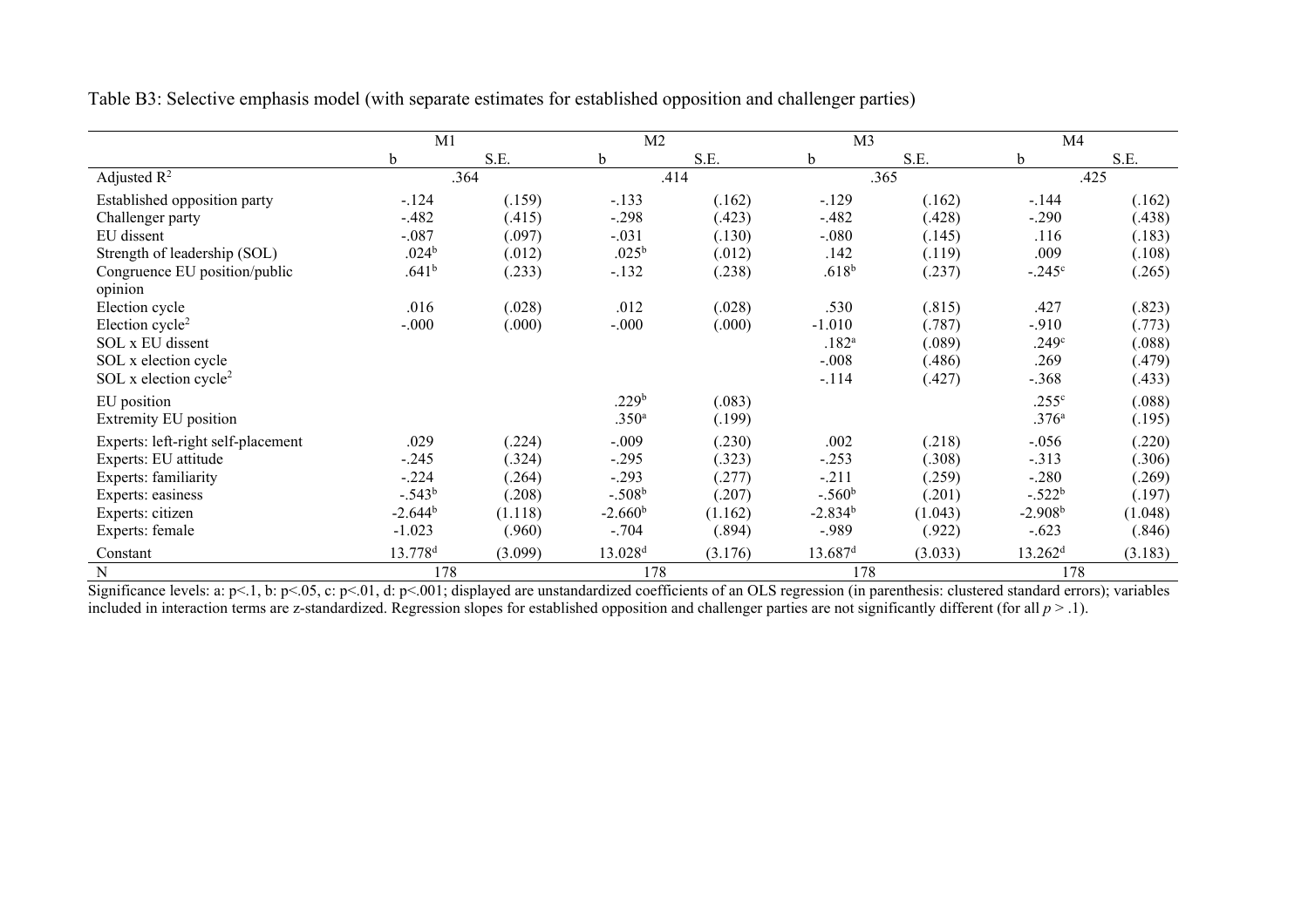| Table B4: Co-orientation model (with separate estimates for established opposition and challenger parties) |  |  |
|------------------------------------------------------------------------------------------------------------|--|--|
|                                                                                                            |  |  |
|                                                                                                            |  |  |

|                                                                                                                                                | M1                                                                 |                                                          | M <sub>2</sub>                                                |                                                          | M <sub>3</sub>                                                    |                                                          | M4                                                             |                                                          |
|------------------------------------------------------------------------------------------------------------------------------------------------|--------------------------------------------------------------------|----------------------------------------------------------|---------------------------------------------------------------|----------------------------------------------------------|-------------------------------------------------------------------|----------------------------------------------------------|----------------------------------------------------------------|----------------------------------------------------------|
|                                                                                                                                                | b                                                                  | S.E.                                                     | b                                                             | S.E.                                                     | b                                                                 | S.E.                                                     | $\mathbf b$                                                    | S.E.                                                     |
| Adjusted $R^2$                                                                                                                                 |                                                                    | .410                                                     |                                                               | .569                                                     |                                                                   | .408                                                     |                                                                | .569                                                     |
| Established opposition party<br>Challenger party<br>EU salience of opposing bloc                                                               | $-.301$<br>$-.460$<br>.596 <sup>d</sup>                            | (.271)<br>(.385)<br>(.093)                               | $-.408$<br>$-.061$<br>.699 <sup>d</sup>                       | (.248)<br>(.413)<br>(.088)                               | $-.298$<br>$-.472$<br>.787c                                       | (.282)<br>(.379)<br>(.271)                               | $-.416$<br>$-.064$<br>.924 <sup>d</sup>                        | (.257)<br>(.404)<br>(.227)                               |
| Established opposition party x EU<br>salience of opposing bloc<br>Challenger party x EU salience of                                            |                                                                    |                                                          |                                                               |                                                          | .201<br>$-.057$                                                   | (.272)<br>(.293)                                         | .227<br>$-.061$                                                | (.254)<br>(.239)                                         |
| opposing bloc<br>EU position<br>Extremity EU position                                                                                          |                                                                    |                                                          | .296 <sup>c</sup><br>.397 <sup>c</sup>                        | (.082)<br>(.123)                                         |                                                                   |                                                          | .301 <sup>c</sup><br>.390 <sup>c</sup>                         | (.083)<br>(.121)                                         |
| Experts: left-right self-placement<br>Experts: EU attitude<br>Experts: familiarity<br>Experts: easiness<br>Experts: citizen<br>Experts: female | $-.025$<br>$-.356b$<br>$-.031$<br>$-.196a$<br>$-1.572c$<br>$-.083$ | (.115)<br>(.142)<br>(.139)<br>(.113)<br>(.508)<br>(.593) | $-.094$<br>$-413b$<br>$-.096$<br>$-.154$<br>$-1.536c$<br>.299 | (.140)<br>(.157)<br>(.160)<br>(.118)<br>(.440)<br>(.603) | $-.025$<br>$-.348b$<br>$-.054$<br>$-.193$<br>$-1.584c$<br>$-.153$ | (.117)<br>(.153)<br>(.143)<br>(.118)<br>(.552)<br>(.558) | $-.106$<br>$-.416b$<br>$-.117$<br>$-.152$<br>$-1.609c$<br>.241 | (.142)<br>(.162)<br>(.151)<br>(.120)<br>(.499)<br>(.568) |
| Constant<br>$\mathbf N$                                                                                                                        | 7.442c<br>190                                                      | (1.983)                                                  | 5.450 <sup>b</sup><br>178                                     | (2.189)                                                  | 10.501 <sup>d</sup><br>190                                        | (1.800)                                                  | 9.179 <sup>d</sup><br>178                                      | (2.101)                                                  |

Significance levels: a:  $p<0.1$ , b:  $p<0.05$ , c:  $p<0.01$ , d:  $p<0.01$ ; displayed are unstandardized coefficients of an OLS regression (in parenthesis: clustered standard errors); variables included in interaction terms are z-standardized. Regression slopes for established opposition and challenger parties are not significantly different (for all *p* > .1).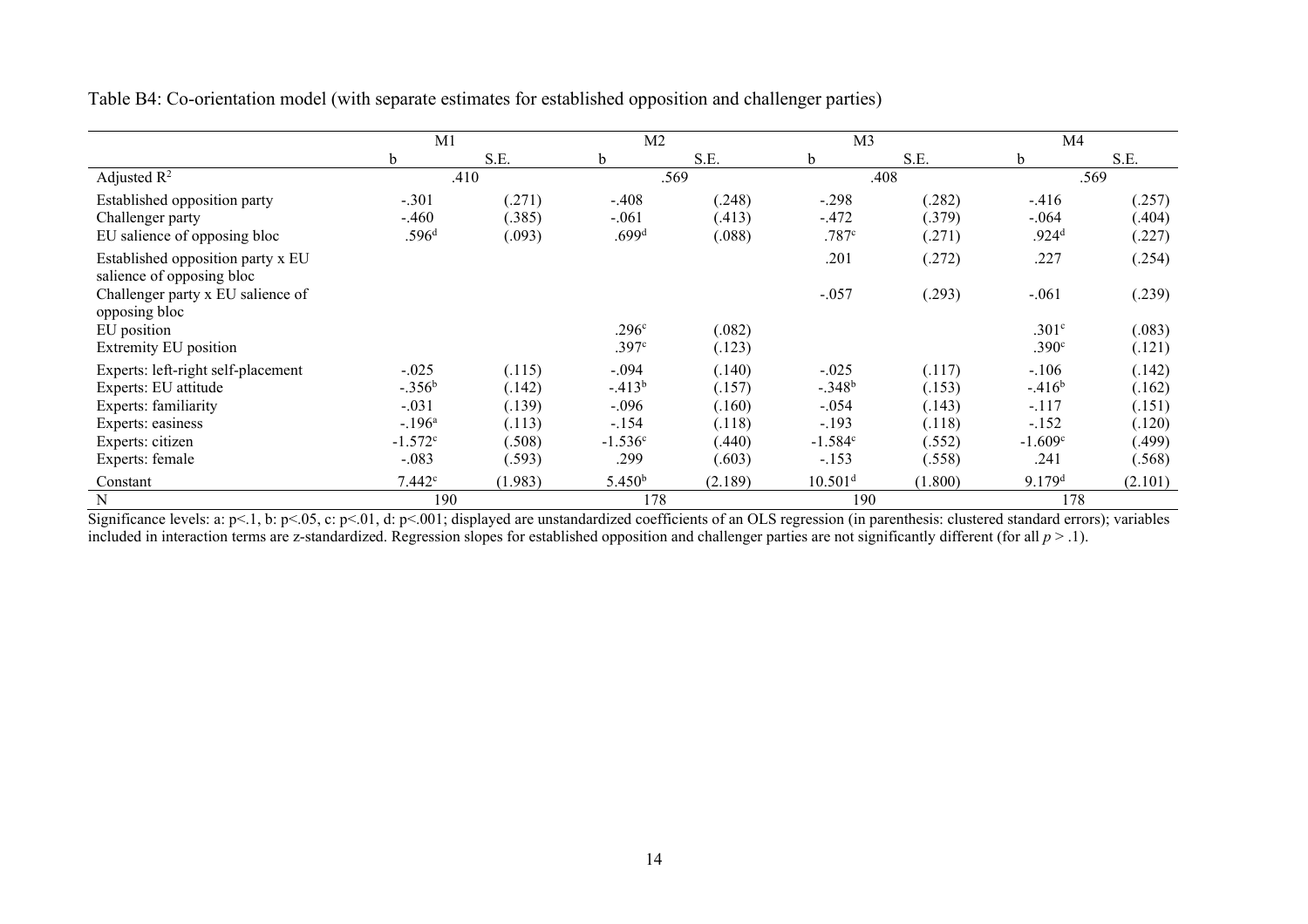Table B5: Integrated model (with separate estimates for established opposition and challenger parties)

|                                    | M1                 |         | M <sub>2</sub>    |         | M <sub>3</sub>    |         | M <sub>4</sub>       |         |
|------------------------------------|--------------------|---------|-------------------|---------|-------------------|---------|----------------------|---------|
|                                    | b                  | S.E.    | b                 | S.E.    | b                 | S.E.    | b                    | S.E.    |
| Adjusted $R^2$                     |                    | .505    |                   | .572    |                   | .496    |                      | .566    |
| Established opposition party       | $-.380$            | (.243)  | $-.417a$          | (.240)  | $-.388$           | (.259)  | $-.420$              | (.257)  |
| Challenger party                   | $-419$             | (.428)  | $-.173$           | (.422)  | $-.407$           | (.426)  | $-.167$              | (.423)  |
| EU dissent                         | $-.185^b$          | (.072)  | $-.083$           | (.086)  | $-.262b$          | (.110)  | $-.100$              | (.126)  |
| Strength of leadership (SOL)       | .021 <sup>a</sup>  | (.012)  | .021 <sup>a</sup> | (.012)  | .202              | (.119)  | .159                 | (.109)  |
| Congruence EU position/public      | .903 <sup>c</sup>  | (.281)  | $-.005$           | (.227)  | .919 <sup>c</sup> | (.291)  | $-.042$              | (.249)  |
| opinion                            |                    |         |                   |         |                   |         |                      |         |
| Election cycle                     | .013               | (.015)  | .009              | (.015)  | .434              | (.478)  | .322                 | (.477)  |
| Election cycle <sup>2</sup>        | $-.000$            | (.000)  | $-.000$           | (.000)  | $-.483$           | (.440)  | $-.366$              | (.415)  |
| EU salience of opposing bloc       | .650 <sup>d</sup>  | (.135)  | .691 <sup>d</sup> | (.127)  | .830 <sup>b</sup> | (.298)  | .898c                | (.280)  |
| SOL x EU dissent                   |                    |         |                   |         | $-.001$           | (.060)  | .058                 | (.067)  |
| SOL x election cycle               |                    |         |                   |         | $-.390$           | (.483)  | $-.115$              | (.449)  |
| SOL x election cycle <sup>2</sup>  |                    |         |                   |         | .285              | (.423)  | .013                 | (.409)  |
| Established opposition party x EU  |                    |         |                   |         | .231              | (.285)  | .205                 | (.269)  |
| salience of opposing bloc          |                    |         |                   |         |                   |         |                      |         |
| Challenger party x EU salience of  |                    |         |                   |         | .040              | (.300)  | $-.065$              | (.266)  |
| opposing bloc                      |                    |         |                   |         |                   |         |                      |         |
| EU position                        |                    |         | .310 <sup>d</sup> | (.073)  |                   |         | .323 <sup>d</sup>    | (.079)  |
| <b>Extremity EU</b> position       |                    |         | .292 <sup>a</sup> | (.160)  |                   |         | .285 <sup>a</sup>    | (.159)  |
| Experts: left-right self-placement | $-.034$            | (.126)  | $-.095$           | (.125)  | $-.034$           | (.126)  | $-.109$              | (.128)  |
| Experts: EU attitude               | $-.346a$           | (.177)  | $-0.409b$         | (.174)  | $-.348a$          | (.181)  | $-0.402b$            | (.182)  |
| Experts: familiarity               | $-.003$            | (.166)  | .048              | (.170)  | $-.003$           | (.175)  | $-.066$              | (.172)  |
| Experts: easiness                  | $-.221$            | (.154)  | $-.168$           | (.146)  | $-.231$           | (.160)  | $-.187$              | (.149)  |
| Experts: citizen                   | $-1.656c$          | (.540)  | $-1.616c$         | (.477)  | $-1.747c$         | (.568)  | $-1.767c$            | (.522)  |
| Experts: female                    | $-.196$            | (.786)  | .176              | (.734)  | $-.290$           | (.759)  | .101                 | (.709)  |
| Constant                           | 6.837 <sup>b</sup> | (2.469) | $5.524^b$         | (2.282) | $9.886^{d}$       | (1.847) | $9.237$ <sup>d</sup> | (1.905) |
| ${\bf N}$                          | 178                |         | 178               |         | 178               |         | 178                  |         |

Significance levels: a:  $p<1$ , b:  $p<0.05$ , c:  $p<0.01$ , d:  $p<0.01$ ; displayed are unstandardized coefficients of an OLS regression (in parenthesis: clustered standard errors); variables included in interaction terms are z-standardized. Regression slopes for established opposition and challenger parties are not significantly different (for all  $p > 0.1$ ).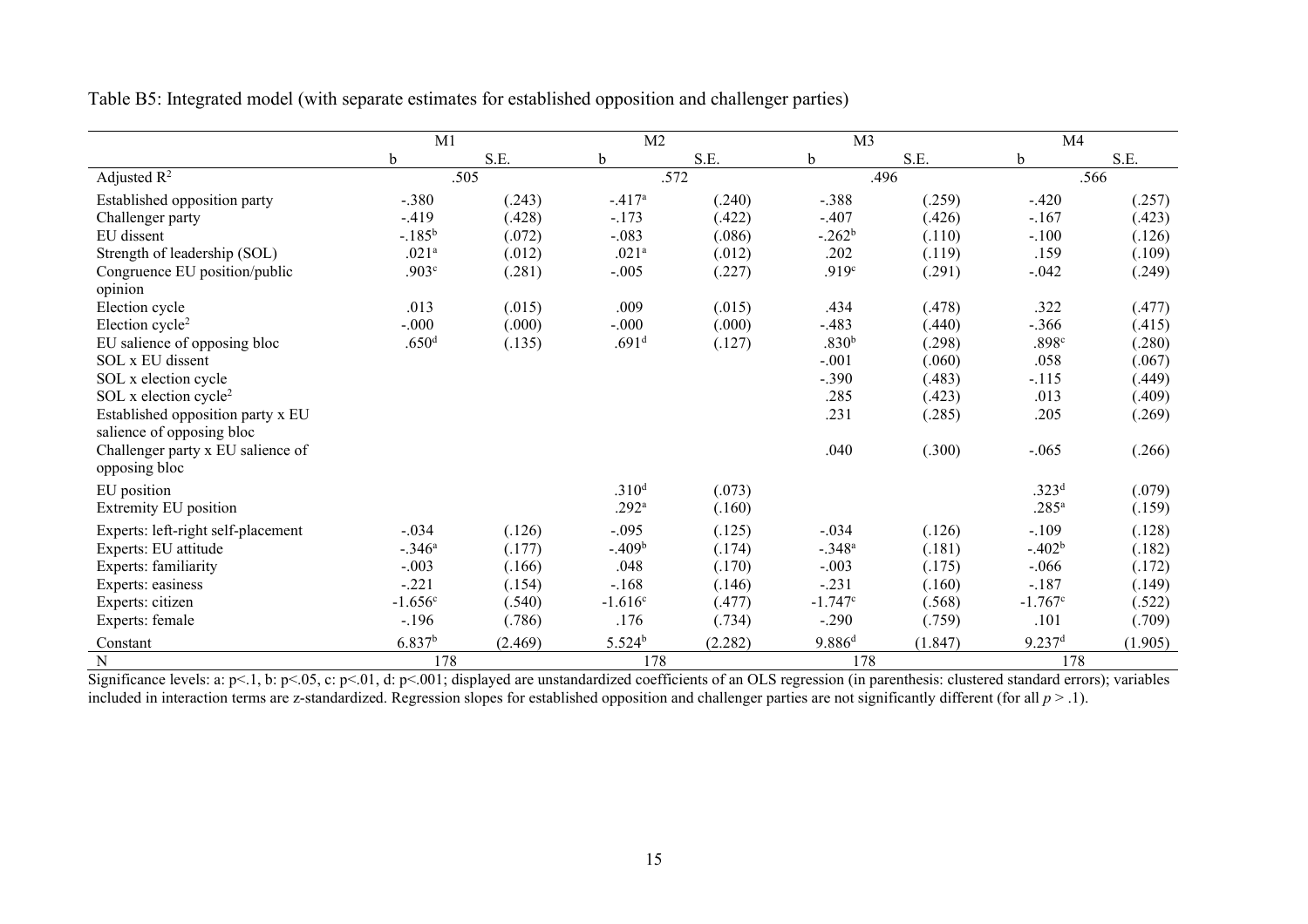|                     | Table B6: Integrated model of strategic campaign communication using hierarchical |  |  |  |
|---------------------|-----------------------------------------------------------------------------------|--|--|--|
| regression analysis |                                                                                   |  |  |  |

|                                       | M1                   |         | M <sub>2</sub>       |         |  |
|---------------------------------------|----------------------|---------|----------------------|---------|--|
|                                       | b                    | S.E.    | b                    | S.E.    |  |
| $R^2$ overall                         |                      | .599    |                      | .604    |  |
| $R^2$ , within                        |                      | .259    |                      | .267    |  |
| $R^2$ , between                       |                      | .799    |                      | .798    |  |
| Party role                            | .252                 | (.174)  | .254                 | (.177)  |  |
| EU dissent                            | $-.115$              | (.072)  | $-.134$              | (.112)  |  |
| Strength of leadership (SOL)          | .020 <sup>a</sup>    | (.012)  | .150                 | (.110)  |  |
| Congruence EU position/public opin,   | .003                 | (.253)  | $-.010$              | (.262)  |  |
| Election cycle                        | .007                 | (.015)  | .270                 | (.468)  |  |
| Election cycle <sup>2</sup>           | $-0.000$             | (.000)  | $-.399$              | (.474)  |  |
| EU salience of opposing party bloc    | .524 <sup>d</sup>    | (.101)  | .791 <sup>d</sup>    | (.160)  |  |
| SOL x EU dissent                      |                      |         | .082                 | (.090)  |  |
| SOL x election cycle                  |                      |         | $-.163$              | (.506)  |  |
| SOL x election cycle <sup>2</sup>     |                      |         | .080                 | (.468)  |  |
| Party role x EU salience of opp. bloc |                      |         | $-.123$              | (.183)  |  |
| EU position                           | .289 <sup>d</sup>    | (.069)  | .292 <sup>d</sup>    | (.071)  |  |
| Extremity EU position                 | .259 <sup>b</sup>    | (.124)  | $.265^{\rm b}$       | (.128)  |  |
| Experts: left-right self-placement    | $-.054$              | (.134)  | $-.066$              | (.133)  |  |
| Experts: EU attitude                  | $-.310b$             | (.141)  | $-.329b$             | (.142)  |  |
| Experts: familiarity                  | $-.148$              | (.173)  | $-.124$              | (.173)  |  |
| Experts: easiness                     | $-.284$ <sup>a</sup> | (.149)  | $-.293b$             | (.148)  |  |
| Experts: citizen                      | $-1.811^{b}$         | (.737)  | $-1.959c$            | (.744)  |  |
| Experts: female                       | $-.097$              | (.728)  | .138                 | (.724)  |  |
| Constant                              | 7.201c               | (2.251) | $9.656$ <sup>d</sup> | (2.019) |  |
| N (observations)                      | 178                  |         | 178                  |         |  |
| $N$ (groups)                          | 28                   |         | 28                   |         |  |

Significance levels: a:  $p<.1$ , b:  $p<.05$ , c:  $p<.01$ , d:  $p<.001$ ; displayed are unstandardized coefficients of an hierarchical linear regression (in parenthesis: standard errors); variables included in interaction terms are z-standardized; M1 replicates M5 from Table 2, M2 replicates M6 from Table 2.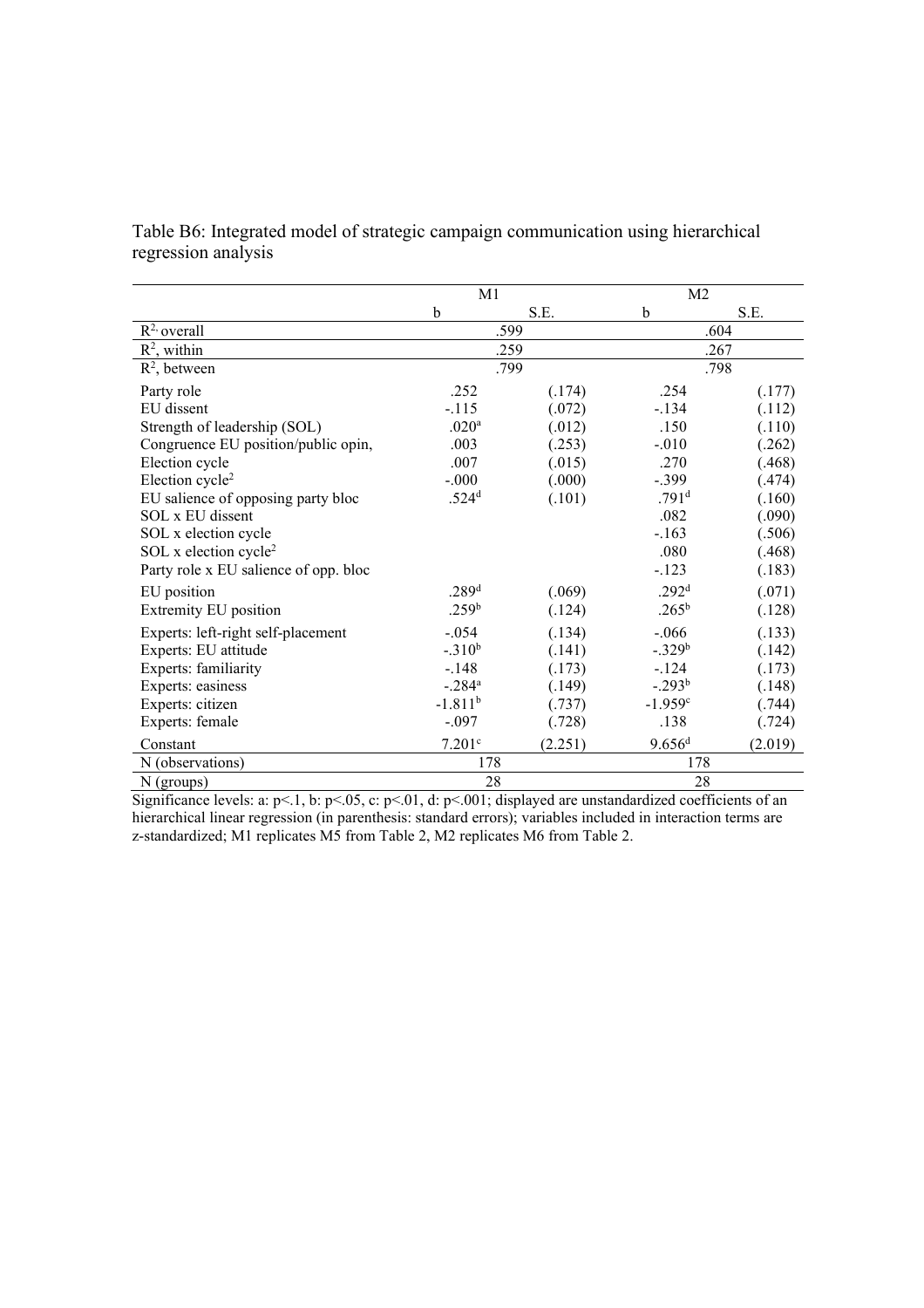Figure B1: Interaction between Inner-party Dissent and Strength of Leadership (Electoral Success)



Source: Own data and analysis (Plot for Table 2, Model 2)

Strength of leadership:  $-1$  = party lost electoral support since the last national election; 1 = party gained electoral support since the last national election.

Internal dissent: High values = high dissent in CHES data (x-axis).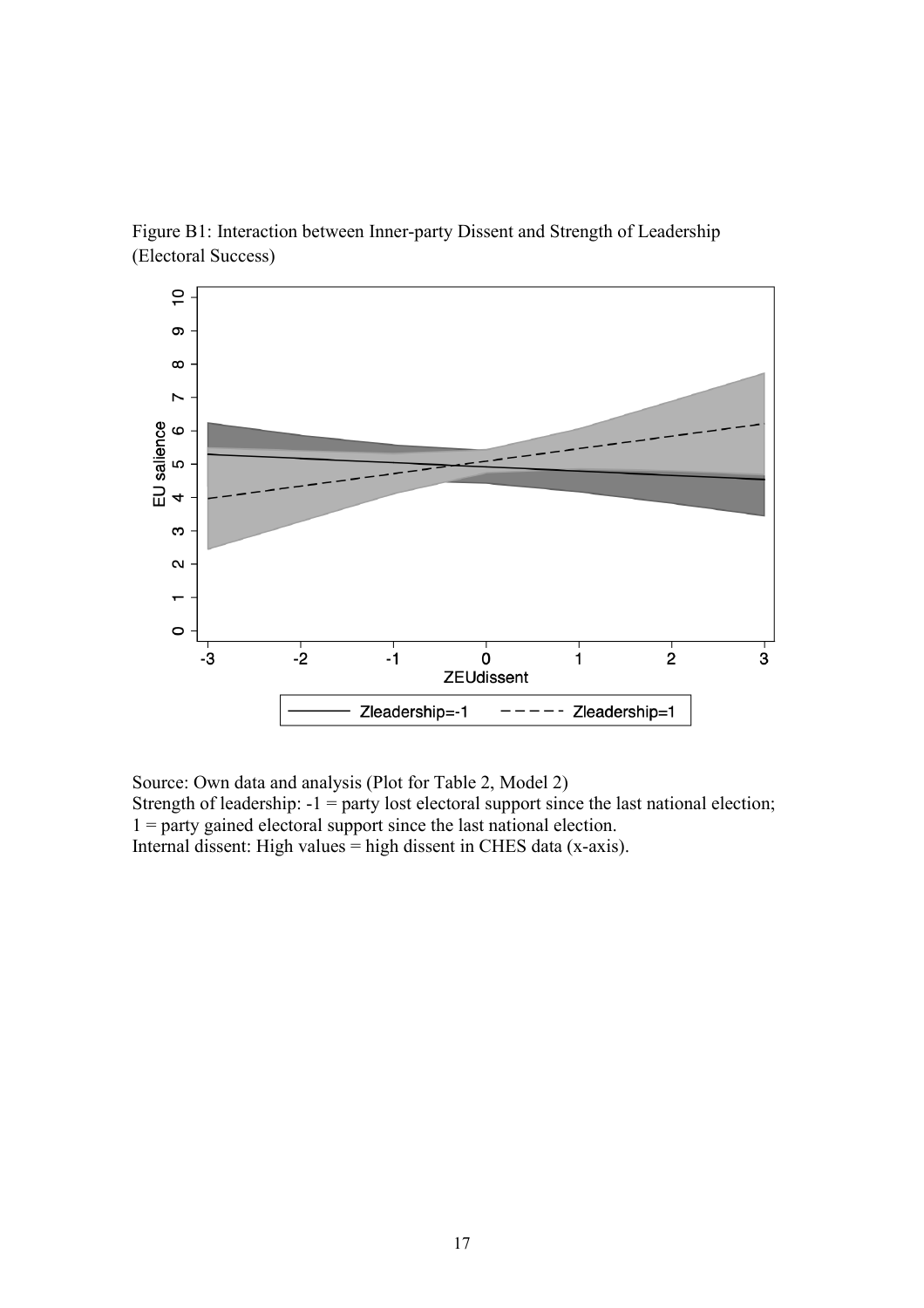### **Appendix C: Validating expert judgments with CHES and social media data**

In order to validate the experts' assessments of EU salience we provide two tests: First, we compare our dependent variable with rating on the parties' EU salience collected in the 2019 Chapel Hill Expert Survey (CHES). Both measures show a significant positive correlation ( $r=19$ ,  $p<01$ ; see also Figure C1). However, the correlation is not as strong as one would expect. Also, when replicating the integrated models M5 and M6 (see Table 2 in the Results section of the main text) with CHES data (see Table C1 in the Web Appendix), the findings are stable to some extent, but also show some differences. In the replication with CHES-data, the election cycle shows an additional positive effect on EU salience while the party's EU position is not significant any more but only parties' extreme EU positions. The effect of EU salience of the opposing party bloc is positive when using EPEES data but negative when using CHES data. The reasons for these discrepancies can be at least twofold: On the one hand, the CHES-question asked how important the EU was in the parties' public stance *throughout the year 2019* (data collection took place in early 2020). In contrast, EPEES asked to what extent *the European election campaign* focused on European issues. Hence, EPEES' time frame was narrower, but it also focused on a specific part of party communication, i.e. the election campaign. On the other hand, to assess EU salience CHES uses a scale from 0 ("no importance") to 10 ("great importance"), while EPEES asks whether a campaign focused solely on national/regional issues (0), solely on European issues (10) or somewhat in between. Hence, the EPEES scale is more complex as it reflects the balance of two endpoints of the issue space. Which scale is used for the assessment has important consequences; for instance, if both national and European issues had very (un)important, experts in EPEES most likely would have chosen the value 5 to reflect this balance. On the CHES scale, the score would have been 10 (0).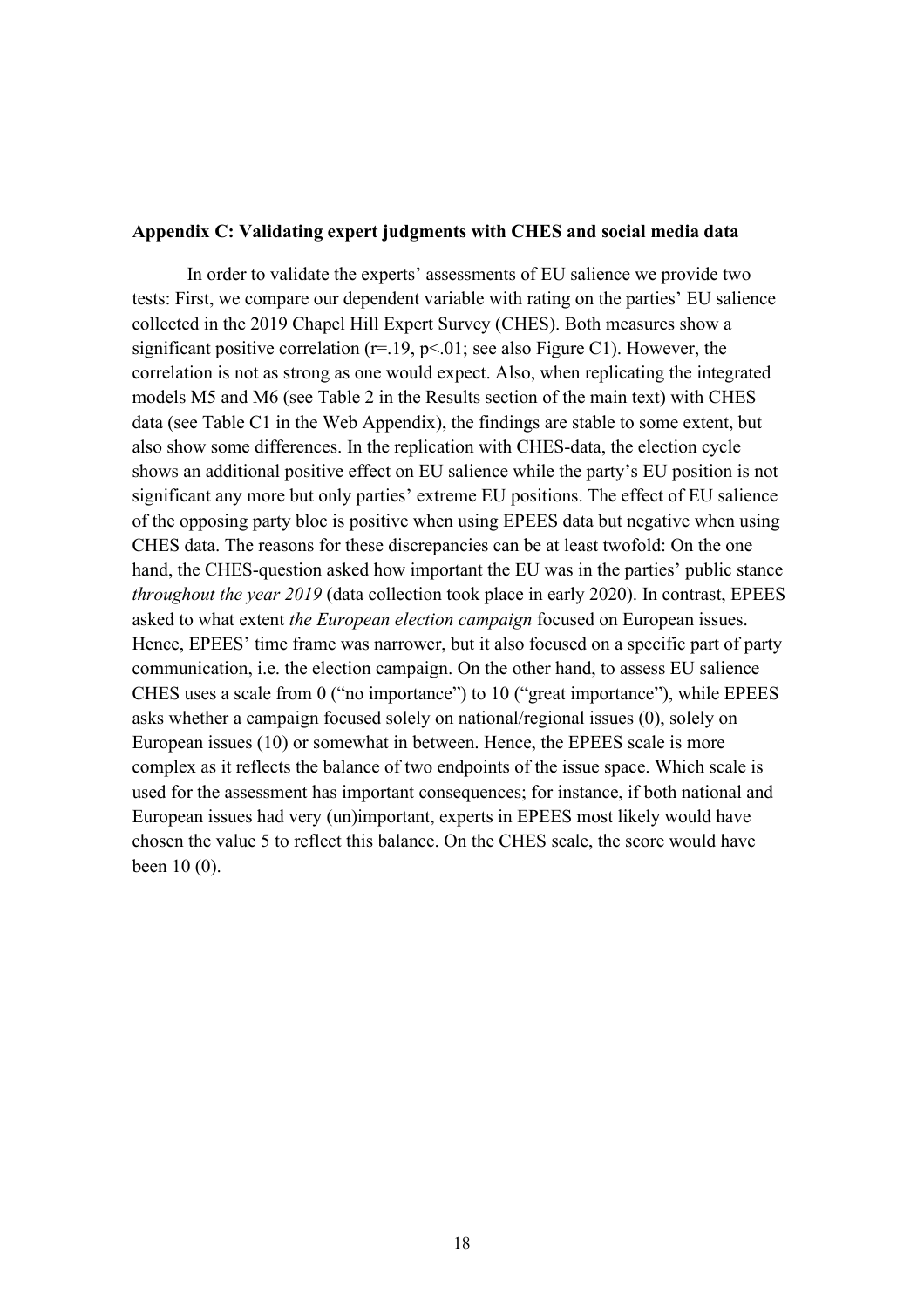

Figure C1: EU salience in EUEES\_2019 and 2019 CHES expert ratings

Source: 2019 Chapel Hill Expert Survey, [https://www.chesdata.eu/2019-chapel-hill](https://www.chesdata.eu/2019-chapel-hill-expert-survey)[expert-survey,](https://www.chesdata.eu/2019-chapel-hill-expert-survey) last access 31 August 2020; the variable EU\_Salience has been used to measure EU salience in the CHES data. Scale is running from 0 ("European Integration is of no importance") to 10 ("European Integration is of great importance").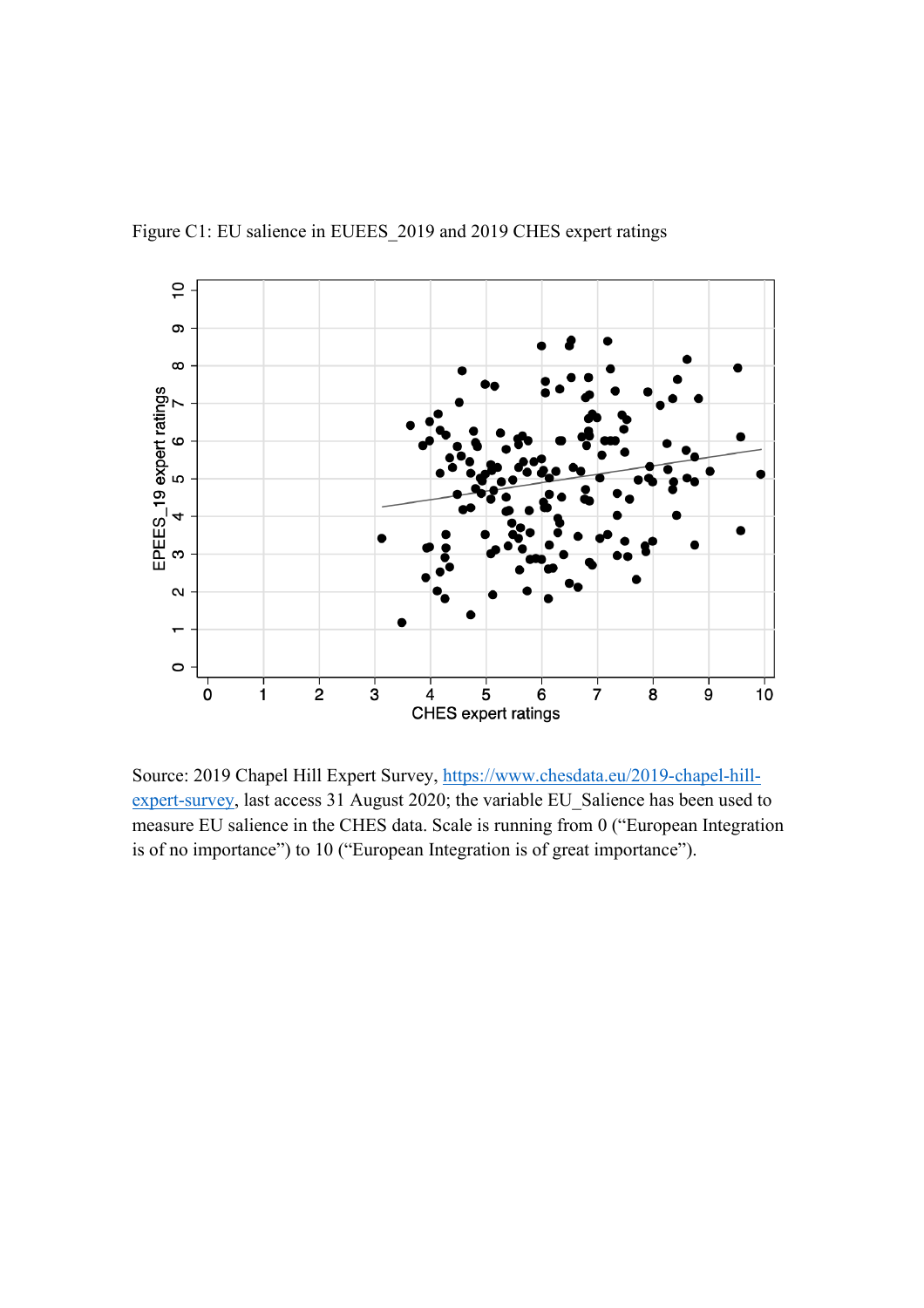Table C1: Replication of Models M5 and M6 (Integrated Model, see Table 2) using EU salience as measured by the 2019 CHES data as dependent variable

|                                       | M <sub>5</sub>     |        | M6                 |        |
|---------------------------------------|--------------------|--------|--------------------|--------|
|                                       | b                  | S.E.   | b                  | S.E.   |
| Adjusted $R^2$                        |                    | .428   |                    | .421   |
| Party role                            | $-.034$            | (.138) | $-.025$            | (.143) |
| EU dissent                            | .114               | (.073) | .129               | (.121) |
| Strength of leadership (SOL)          | $-.009$            | (.009) | $-.056$            | 074)   |
| Congruence EU position/public         | $-.581$            | (.358) | $-.575$            | (.374) |
| opinion                               |                    |        |                    |        |
| Election cycle                        | .037 <sup>b</sup>  | (.017) | 1.096 <sup>b</sup> | (.517) |
| Election cycle <sup>2</sup>           | $-.000b$           | (.000) | $-1.405^{\rm b}$   | (.566) |
| EU salience of opposing party bloc    | $-.239b$           | (.095) | $-.321a$           | (.179) |
| SOL x EU dissent                      |                    |        | $-.043$            | (.112) |
| SOL x election cycle                  |                    |        | .172               | (.304) |
| SOL x election cycle <sup>2</sup>     |                    |        | $-.250$            | (.338) |
| Party role x EU salience of opp. bloc |                    |        | $-.030$            | (.191) |
| EU position                           | .016               | (.098) | .025               | (.100) |
| Extremity EU position                 | 1.166 <sup>d</sup> | (.163) | 1.143 <sup>d</sup> | (.165) |
| Constant                              | 5.000 <sup>d</sup> | (.609) | 4.447 <sup>d</sup> | (.360) |
| N                                     | 179                |        | 179                |        |

Significance levels: a:  $p<.1$ , b:  $p<.05$ , c:  $p<.01$ , d:  $p<.001$ ; displayed are unstandardized coefficients of an OLS regression (in parenthesis: clustered standard errors); variables included in interaction terms are zstandardized.

Second, we compared EU salience per party as reported in EPEEs to EU salience in parties' social media posts. For this, we analyzed 35,547 Facebook posts made by national political party accounts and party leaders and 462,937 tweets by EP candidates from all 28 EU member states for the time between April  $23^{\text{rd}}$  and May  $30^{\text{th}}$ 2019. For the analysis of tweets, the Twitter accounts of all EP candidates from the relevant parties in the 28 member states were researched by national country experts who were part of the Euromanifesto Study. The tweets were then bought from Twitter after the election (for more details, see Stier et al., 2020). We also researched the Facebook pages of the national political parties and also pages of leaders if the party relies strongly on charismatic leadership, e.g. the ÖVP (Sebastian Kurz) or the Lega (Matteo Salvini). The data was collected from CrowdTangle, Facebook's social media analysis platform that provides full historical access to all posts by public pages.<sup>[2](#page-19-0)</sup> In

<span id="page-19-0"></span><sup>2</sup> [https://www.crowdtangle.com](https://www.crowdtangle.com/)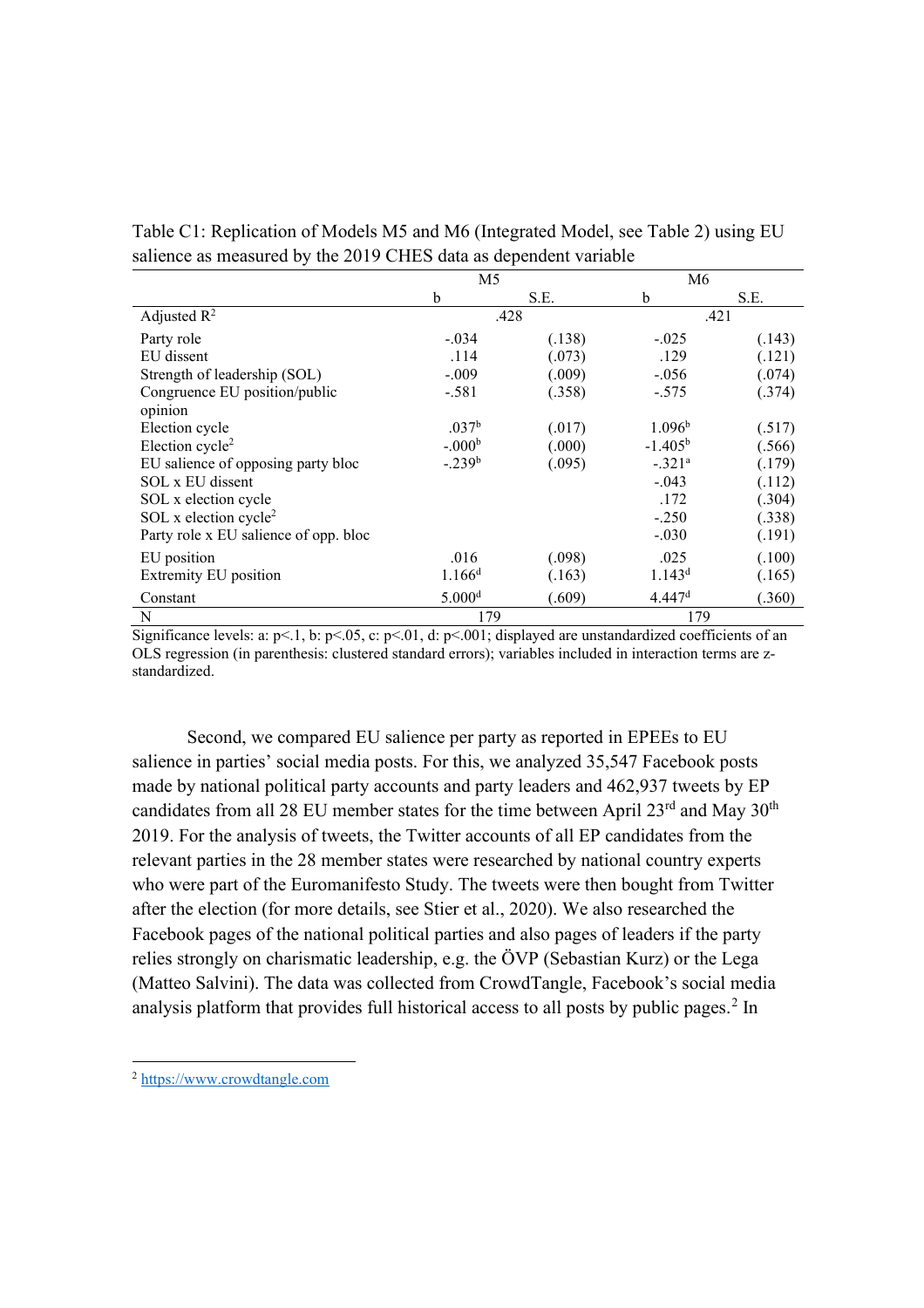total, the analysis is based on 211 Facebook pages and 3,073 Twitter accounts. For both datasets the research period is 23 April to 30 May 2019.

We translated dictionaries used in previous EP campaign research (Maier et al., 2014) into the 28 EU member states' national languages and counted EU-related tweets and Facebook posts made by each party. We identified EU-related content based on the keyword list of Authors (Maier et al., 2014) that contains the names and acronyms of European institutions and governance arrangements (see Table C2). As campaign communication is less heterogeneous than news coverage (e.g. few references to the European Song Contest or football), we also include the generic string "europ\*" that captures EU-related discussions more broadly (including institutions' names) but still results in a low number of false positives.

We marked EU-related content as any Facebook post or tweet that contains at least one of these keywords. Before running the dictionary analysis, we preprocessed the text data by removing language specific stop words, Twitter handles (e.g. @ManfredWeber) and hashtag signs (#). As our central measure, we calculated the share of EU-related Facebook posts/tweets among all Facebook posts/tweets by a given party. In line with related research, e.g. on negative campaigning (Stevens, 2009), we regard the *proportion* of the EU in the overall amount of communication as the strongest signal triggering perceptions of the EU's importance in a party program on behalf of voters and experts. At the same time, the usage of social media by political parties should influence the likelihood that citizens and experts actually recall EUrelated information. Therefore, we weight our analysis based on the *overall frequency* of Facebook posts/tweets by a party.

The correlations between expert assessments of EU salience and the share of EU-related tweets or Facebook posts range from *r*=0.35 to *r*=0.39 and are statistically significant. Again, we do not expect a perfect overlap between these two measures as in EPEES experts were asked to assess the scope of the campaign *on the whole*, beyond specific campaign channels. Also, individual social media posts by candidates and representatives may well deviate from the overall party campaign.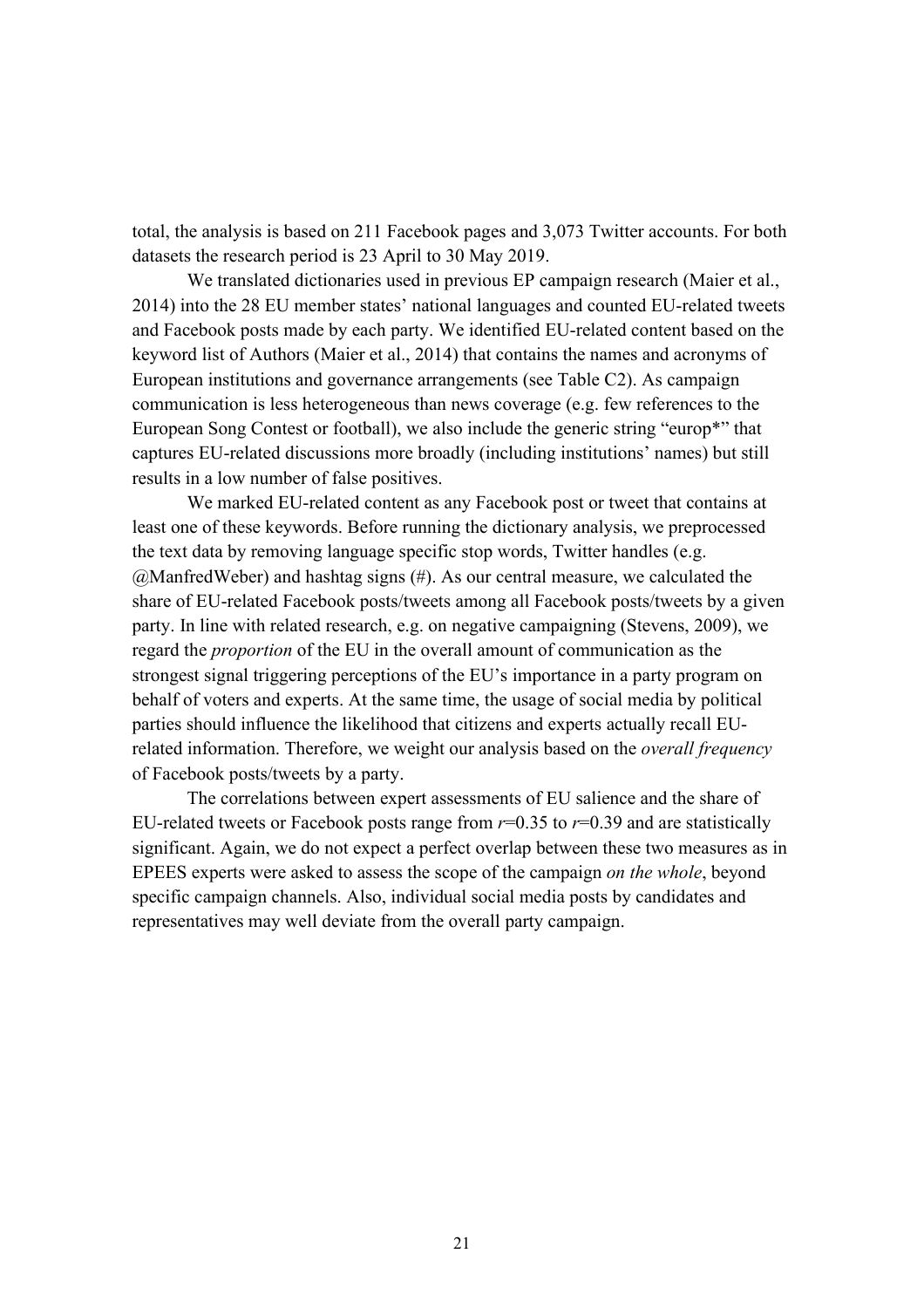Table C2: Keywords used for identifying EU-related Facebook posts and tweets

| european union                             | the european external action service        |
|--------------------------------------------|---------------------------------------------|
| eu                                         | eeas                                        |
| european parliament                        | european economic and social committee      |
| ep                                         | eesc                                        |
| $mep*$                                     | the european investment fund                |
| european council                           | eif                                         |
| ec                                         | european ombudsman                          |
| european commission                        | european data protection supervisor         |
| council of the european union              | edps                                        |
| european central bank                      | economic and monetary union of the european |
|                                            | union                                       |
| ecb                                        | emu                                         |
| european investment bank                   | european politic*                           |
| eib                                        | european polic*                             |
| european stability mechanism               | european elections                          |
| esm                                        | ep elections                                |
| european financial stability facility      | eu elections                                |
| efsf                                       | european integration                        |
| european financial stabilisation mechanism | troika                                      |
| efsm                                       | frontex                                     |
| european constitution                      | constitutional treaty                       |
| court of justice of the european union     | treaty of lisbon                            |
| european court of justice                  | lisbon treaty                               |
| ecj                                        | $europ*$                                    |
| european court of auditors                 |                                             |

Note: Displayed is the English keyword list. Keywords were translated into the official languages in the 28 EU member states.[3](#page-21-0)

<span id="page-21-0"></span><sup>&</sup>lt;sup>3</sup> Acknowledgements blinded for review.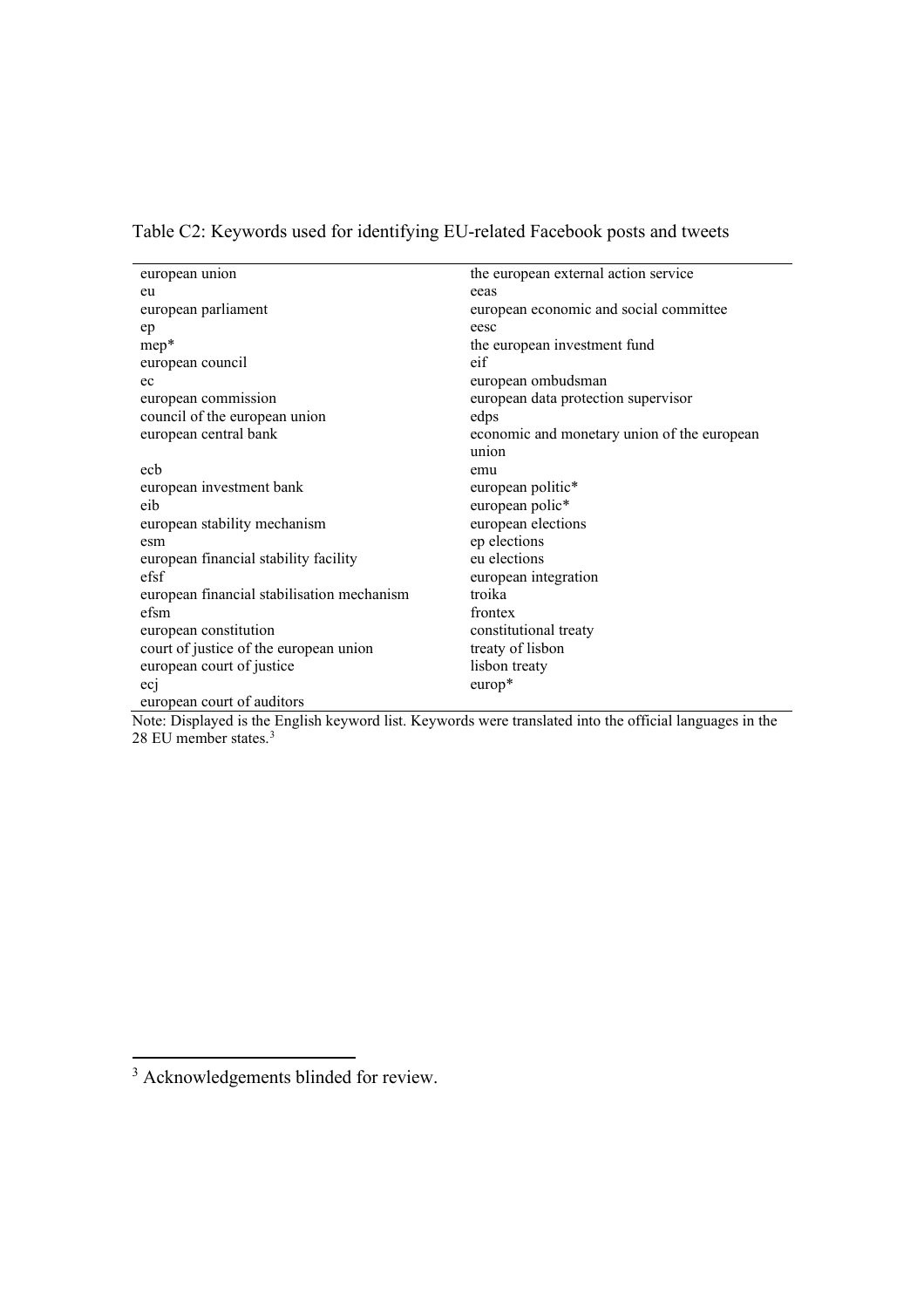Figure C2 compares EU salience in Facebook posts by parties/party leaders and in expert ratings. The correlation weighted by the total number of Facebook posts by a party (as indicated by the color and size of points and incorporated in the regression fit line) between the two measures is *r*=0.39.

Figure C2: EU salience in Facebook posts by parties and party leaders and in expert ratings.



The point size and color are weighted by the number of Facebook posts sent by each party. Selected values in the legend represent the min, median and max number of Facebook posts. The fit line is based on a regression of expert ratings on Facebook shares, weighted by the number of Facebook posts. Labels are assigned for parties that received more than 25% of the votes in the 2019 EP election. The Lega that is an outlier in terms of the total number of Facebook posts was removed.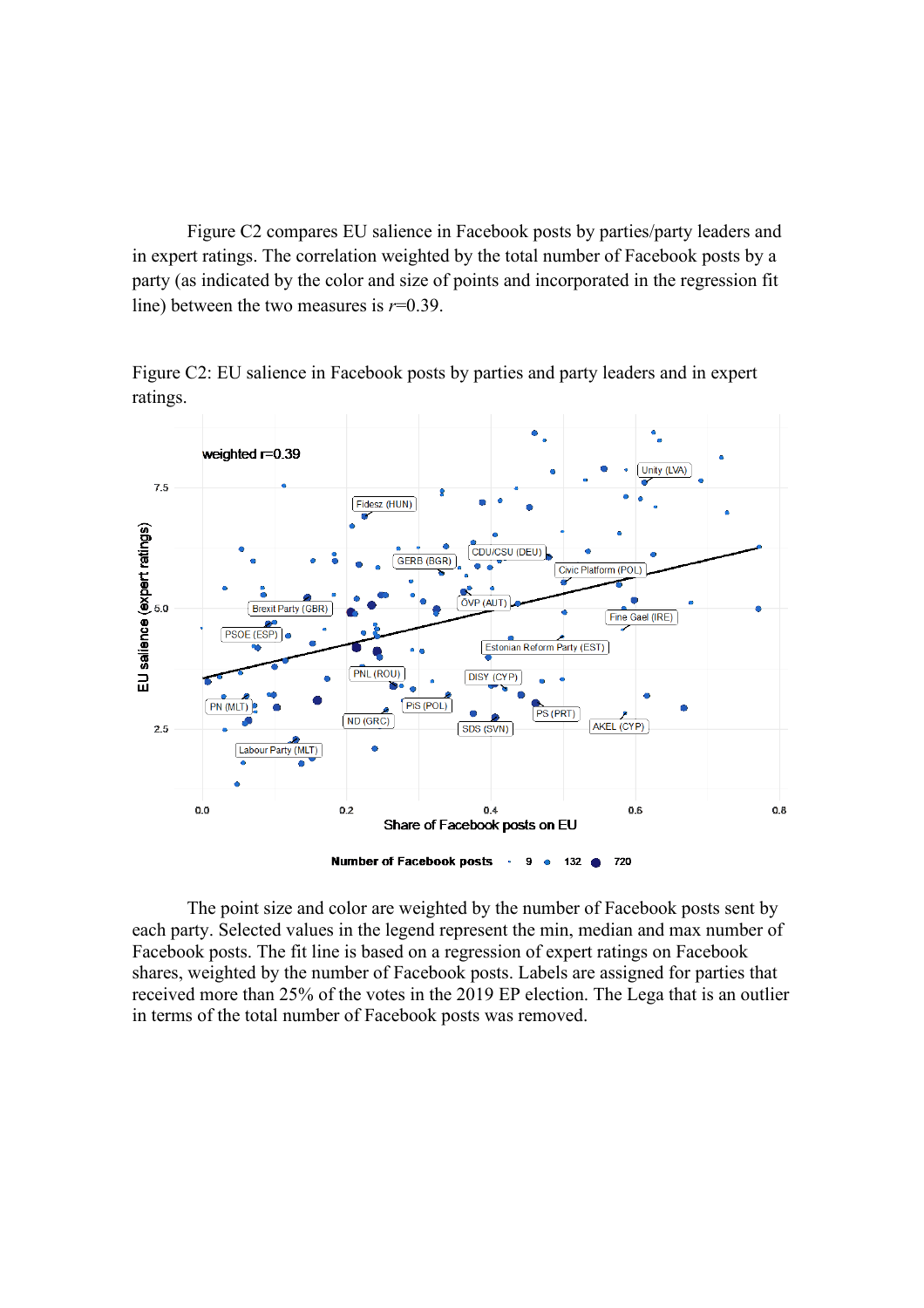For visualization purposes, the outlier Lega and its leader Matteo Salvini are removed, as they posted 8,892 Facebook posts compared to the next party with 720 Facebook posts. When including the Lega, the weighted correlation is *r*=0.35. The unweighted correlation when including all parties is *r*=0.47.

The equivalent plot is shown for Twitter in Figure C3. Expert ratings and EU Salience in tweets made by EP candidates are highly correlated when using weights for the correlations  $(r=0.39)$ . Since there are noteworthy deviances between the two measures in the case of a few parties with a moderate number of tweets in the top left and bottom right corners of the plot (such as the ÖVP), the unweighted correlation is insignificant and small  $(p=0.03)$ . Plausible reasons why the unweighted measure is more in line with experts' ratings in the case of Facebook could be that communication by parties on Facebook more closely resembles the overall campaign strategy (as it is also present in mass media) than EP candidates' more heterogeneous Twitter use. Moreover, Twitter is not used as much as Facebook by smaller parties in our sample, especially from Eastern Europe.

Nonetheless, all of the weighted correlations reported for Facebook and Twitter are highly significant  $(p<0.001)$  and also remain significant when using robust standard errors (though the significance shrinks to  $p<0.05$ ). We take this as evidence that there is a solid correspondence between expert ratings on the salience of the EU in party programs and campaign communication by two different sets of party actors on two different online platforms.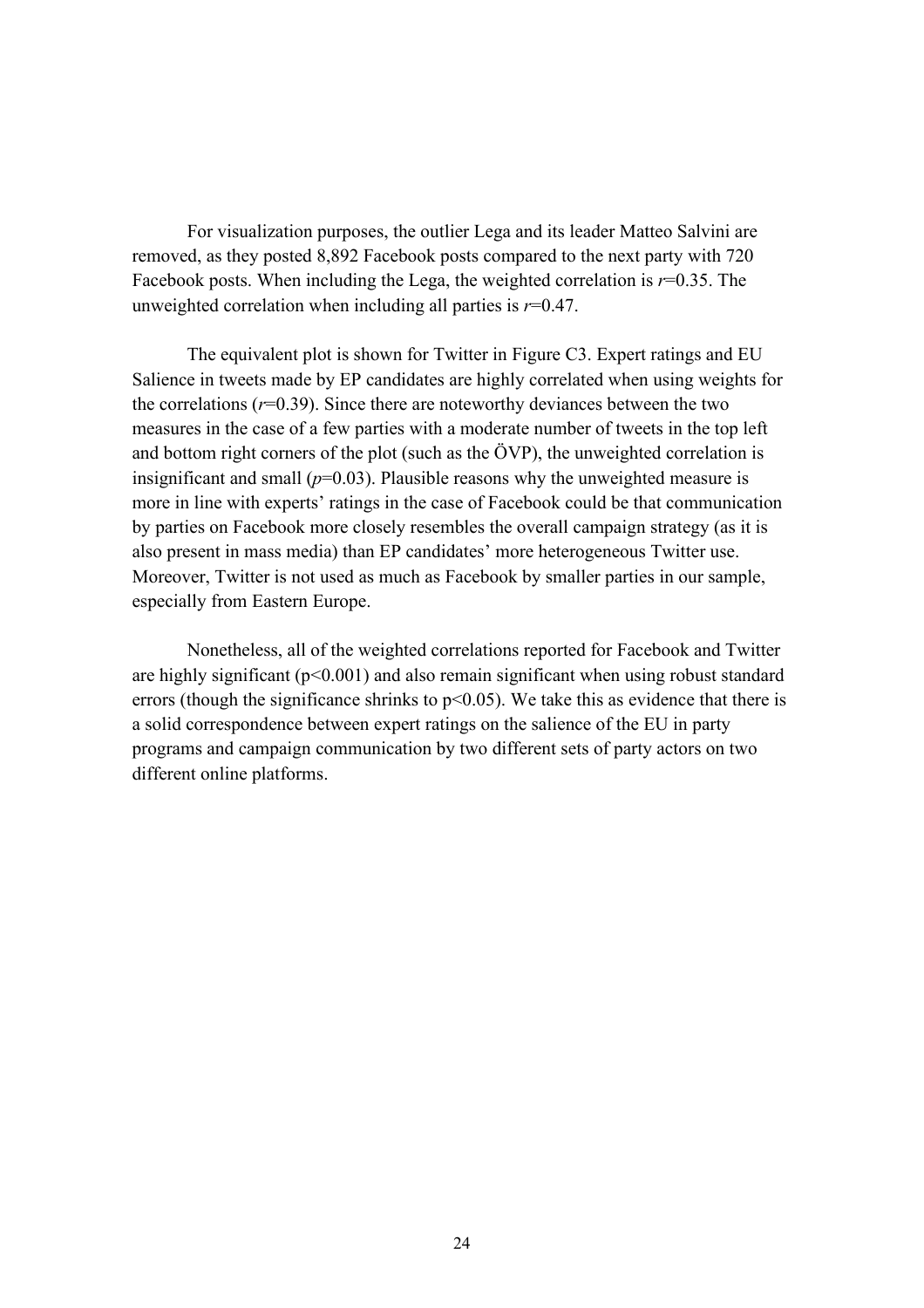

Figure C3: EU salience in tweets by EP candidates and in expert ratings.

Note: The point size and color are weighted by the number of tweets sent by each party. Selected values in the legend represent the min, median and max number of tweets. The fit line is based on a regression of expert ratings on Twitter shares, weighted by the number of tweets. Labels are assigned for parties that received more than 25% of the votes in the 2019 EP election.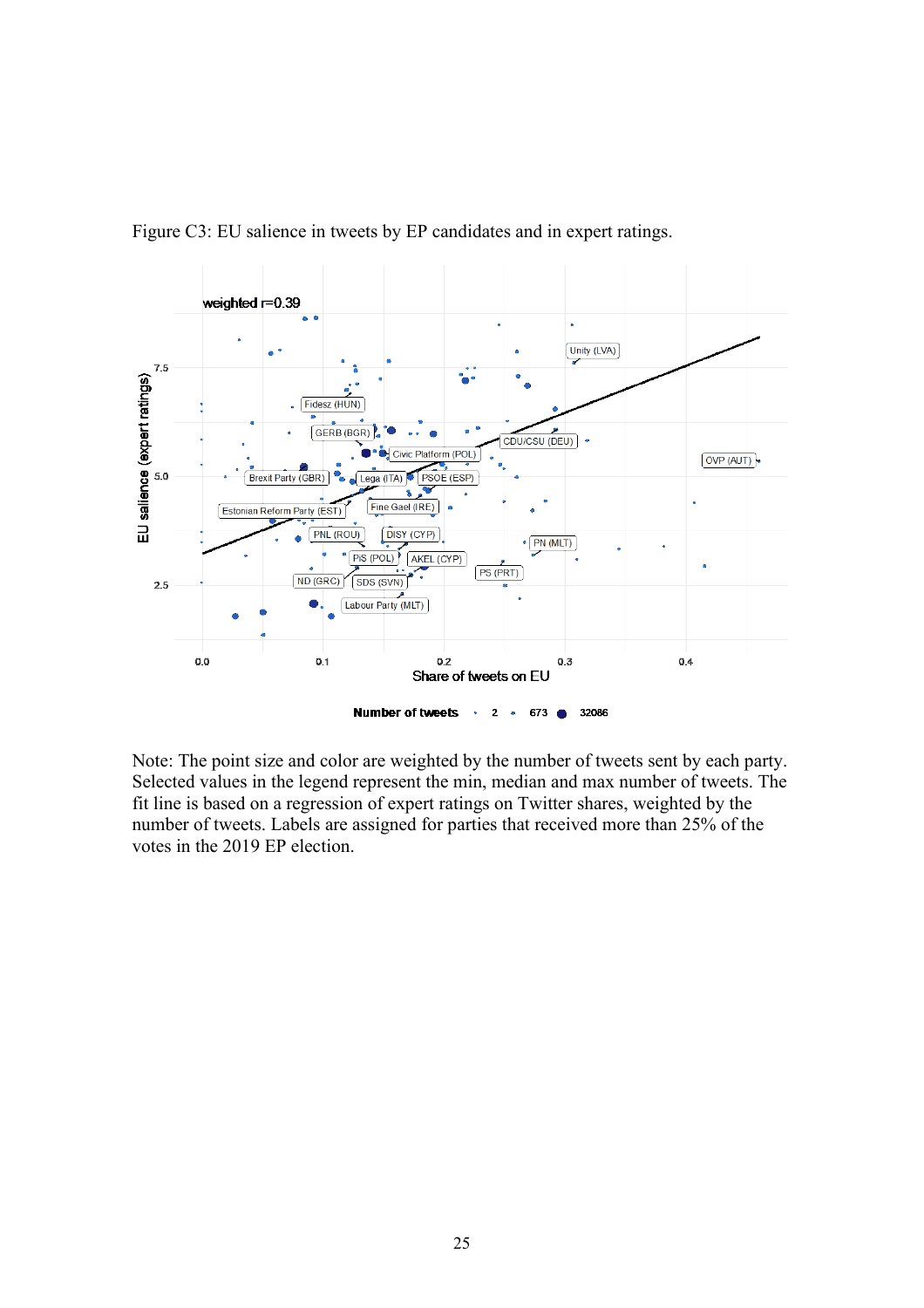## **Additional References mentioned in the Appendix**

- Bakker R, de Vries C, Edwards E, Hooghe L, Jolly S, Marks G, Polk J, Rovny J, Steenbergen M and Vachudova MA (2015) Measuring party positions in Europe: The Chapel Hill expert survey trend file, 1999–2010. *Party Politics* 21(1): 143-152.
- Benoit K and Laver M (2007) Estimating party policy positions: Comparing expert surveys and hand-coded content analysis. *Electoral Studies* 26(1): 90-107.
- Budge I (2000) Expert judgements of party policy positions. Uses and limitations in political research. *European Journal of Political Research* 37(1): 103-113.
- Elmelund‐Præstekær C (2010) Beyond American negativity. Toward a general understanding of the determinants of negative campaigning. *European Political Science Review* 2(1): 137-156.
- Gélineau F and Blais A (2015) Comparing measures of campaign negativity. Expert judgments, manifestos, debates and ads. In: Nai A and Walter AS (eds.) *New perspectives on negative campaigning. Why attack politics matters*. Colchester: ECPR Press, pp. 63-74.
- Hooghe L, Bakker R, Brigevich A, De Vries C, Edwards E, Marks G, Rovny J, Steenbergen M and Vachudova MA (2010) Reliability and validity of the 2002 and 2006 Chapel Hill expert surveys on party positioning. *European Journal of Political Research* 49(5): 687-703.
- Lilienfeld SO, Waldman ID, Landfield K, Watts AL, Rubenzer S and Faschingbauer, TR (2012) Fearless dominance and the US presidency: implications of psychopathic personality traits for successful and unsuccessful political leadership. *Journal of Personality and Social Psychology* 103(3): 489-505.
- Maier, J and Nai, A (2020) Roaring Candidates in the Spotlight: Campaign Negativity, Emotions, and Media Coverage in 107 National Elections. *International Journal of Press/Politics* 25(4): 576-606.
- Maier M, Adam S, de Vreese C, Leidecker-Sandmann M, Eugster B, Schmidt F and Antl- Wittenberg, E (2014) Politicization of EU integration. Codebook for a content analysis of media and party communication. Available at: http://www.ikmb.unibe.ch/codebuch\_eu2014
- McDonald MD, Mendes SM and Kim M (2007) Cross-temporal and cross-national comparisons of party left-right positions. *Electoral Studies* 26(1): 62-75.